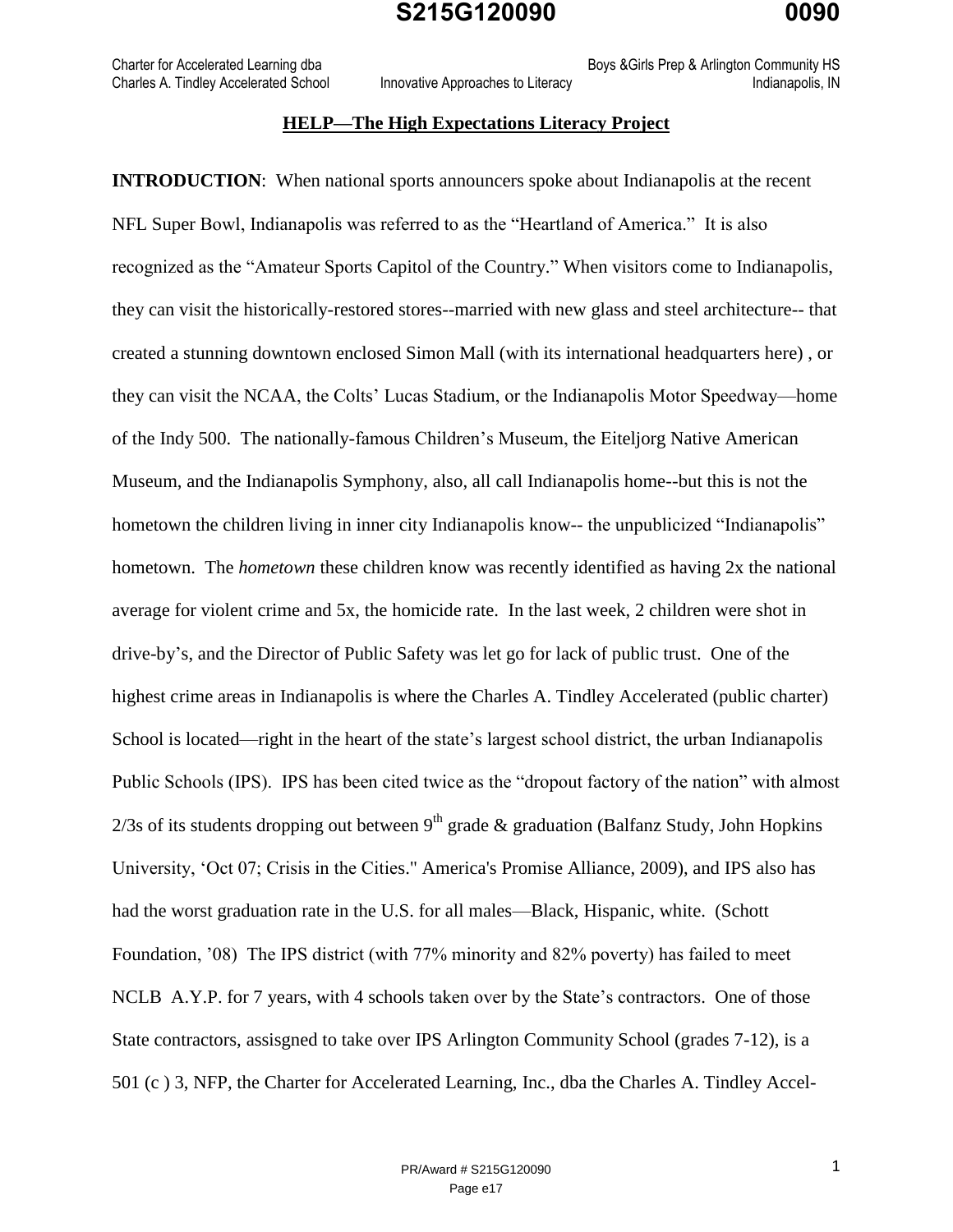Charter for Accelerated Learning dba **Boys &Girls Prep & Arlington Community HS** Boys &Girls Prep & Arlington Community HS

## Charles A. Tindley Accelerated School Innovative Approaches to Literacy **Indianapolis**, IN

erated School (Tindley), the applicant of this proposal. Tindley was chartered by the Mayor of Indianapolis and opened its doors in 2004 as a public LEA in a remodeled grocery store in one of the highest crime areas of Indianapolis. The majority of Tindley students come from IPS and enter Tindley 1-2 grade levels behind; 99% are African American and almost 70% qualify for Free/Reduced Lunch. To address the academic failure and societal barriers IPS students are bringing with them when they enter Tindley, Tindley has made major changes in their approach to education: It has lengthened the school calendar to 196 student days and the school day (with a  $7<sup>th</sup>$  period required from 3-5:00, 4 days a week, and Saturday morning school for all students scoring below 75% in any class the previous week). Tindley also has modified the teacher calendar to 200 days and has a mandatory 3-week Summer Teacher Institute and 3-4 hours *every* Friday afternoon. Teachers, who may receive merit bonuses, are compensated not based on longevity, but--in great part--on students' academic performance, college enrollment rates, participation in extra professional development, leadership, and family and community engagement (The new IN State teacher evaluation and compensation legislation pre-dating and serving as a national model for reforming teacher effectiveness, evaluation, retention, and pay). Data will be analyzed *weekly* for students' success in the classroom with students who are underperforming are identified and provided extra assistance, with teachers also receiving guidance on improving their skills, so students will make exceptional academic gains. The Uncommon Schools Taxonomy (Dr. Doug Lemov) and Whole Brain Teaching methodologies (Dr. Chris Biffle) are the framework to guide all teachers in constantly becoming better, despite their experience or lack thereof. Teachers learn that every child is "gifted and talented" regardless of his/her previous academic record and that they must demand academic rigor while also providing ample support As 1 of only 1700 "accelerated" schools in the US, students are accelerated,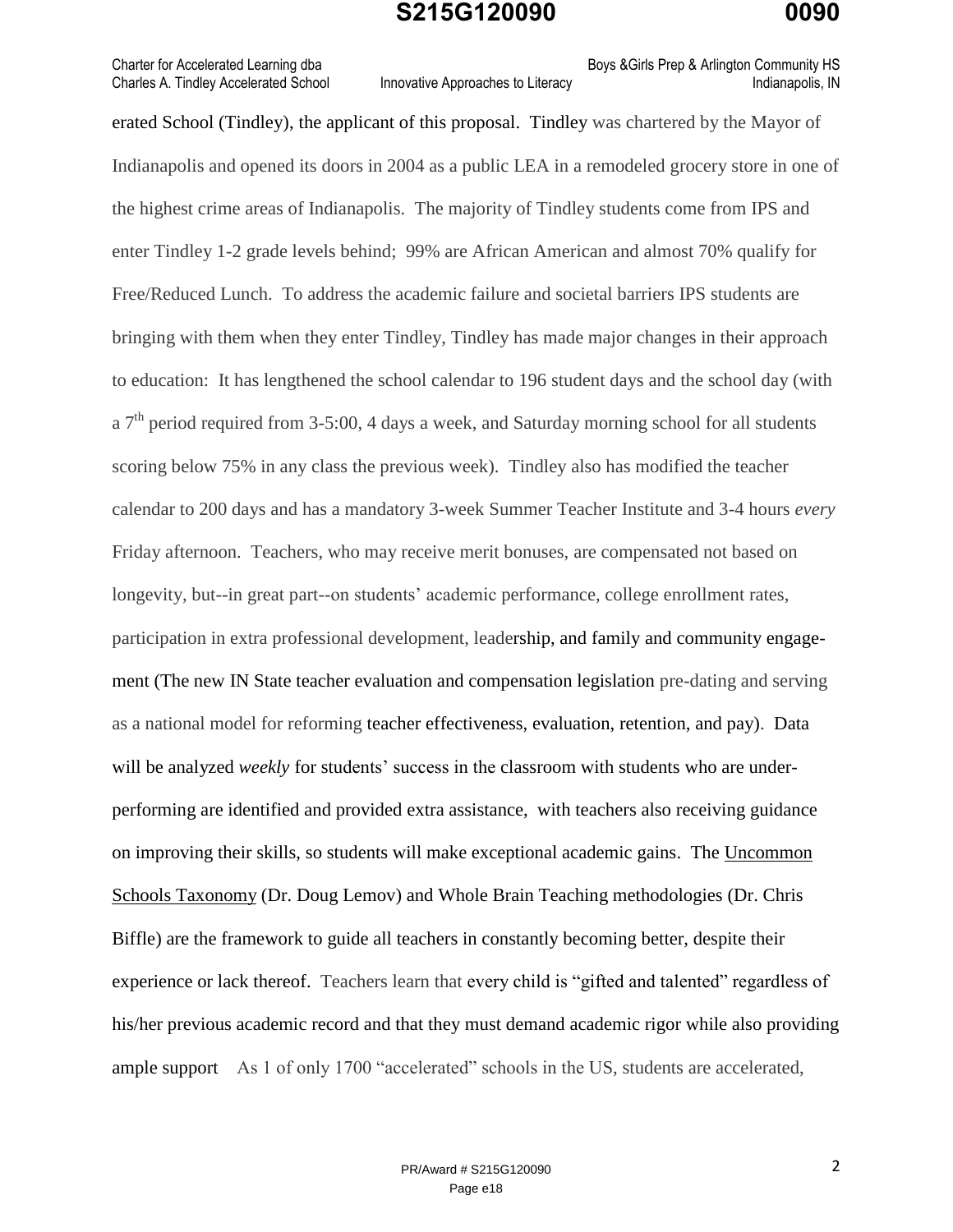Charter for Accelerated Learning dba **Boys &Girls Prep & Arlington Community HS** Boys &Girls Prep & Arlington Community HS

Charles A. Tindley Accelerated School Innovative Approaches to Literacy **Indianapolis**, IN

rather than being taught in a remedial method. Every  $11<sup>th</sup>$  grader takes all college-level courses in  $11<sup>th</sup>$  grade, taught to them by tenured Anderson University (AU) faculty in the AU Early College program on the Tindley campus. Students must pass these college classes in order to receive their high school diploma and may receive dual credit, earning up to 38 college credits by HS graduation. At Tindley, academics always come first, no exceptions, no excuses, for every student. When a visitor first walks in the door at Tindley, they are greeting with the saying "College or Die" in 3-foot high lettering and a wall filled with college acceptance letters to such prestigious universities as Princeton, Vassar, and UCLA. These former IPS students, whether entering at, above, or below grade level, come to believe in their own potential and view themselves as scholars--destined for college. Tindley has been recognized for these efforts by- the Indiana Department of Education--a 4-Star School, also receiving a incentive award from the IN DOE for "incredible growth" in the graduation rate; and, by US DOE Secretary Arne Duncan when he visited Tindley on April 19, 201, as a national EPIC Award winning school and a National Blue Ribbon School, with the Secretary stating, "*Our goal is to make these kinds of schools the norm rather than the exception."* This proposal will bring the Tindley success to an additional, former IPS, 1,600 students—all the same, as the students at Tindley*.*  **A.** SIGNIFICANCE: *(i) Extent Project Builds Capacity for Services that Address Needs:* HELP will address the entire school population at the Charles A. Tindley Accelerated School, grades 6-12, and the all-boys Preparatory Academy, grades 6-8, as well as the taken-over IPS Arlington Community School, grades 7-12, in Year 1; in Year 2, two additional Tindley charter schools will open: the Collegiate--all girls MS, grades 6-8, and the Renaissance elementary school, beginning K-3 (growing a grade level up to 5, each year). This will total 1950 students by Year 2. With 3 new schools just opening, as well as the paucity of sufficient classroom libraries in the two existing schools, the need for additional reference materials and non-fiction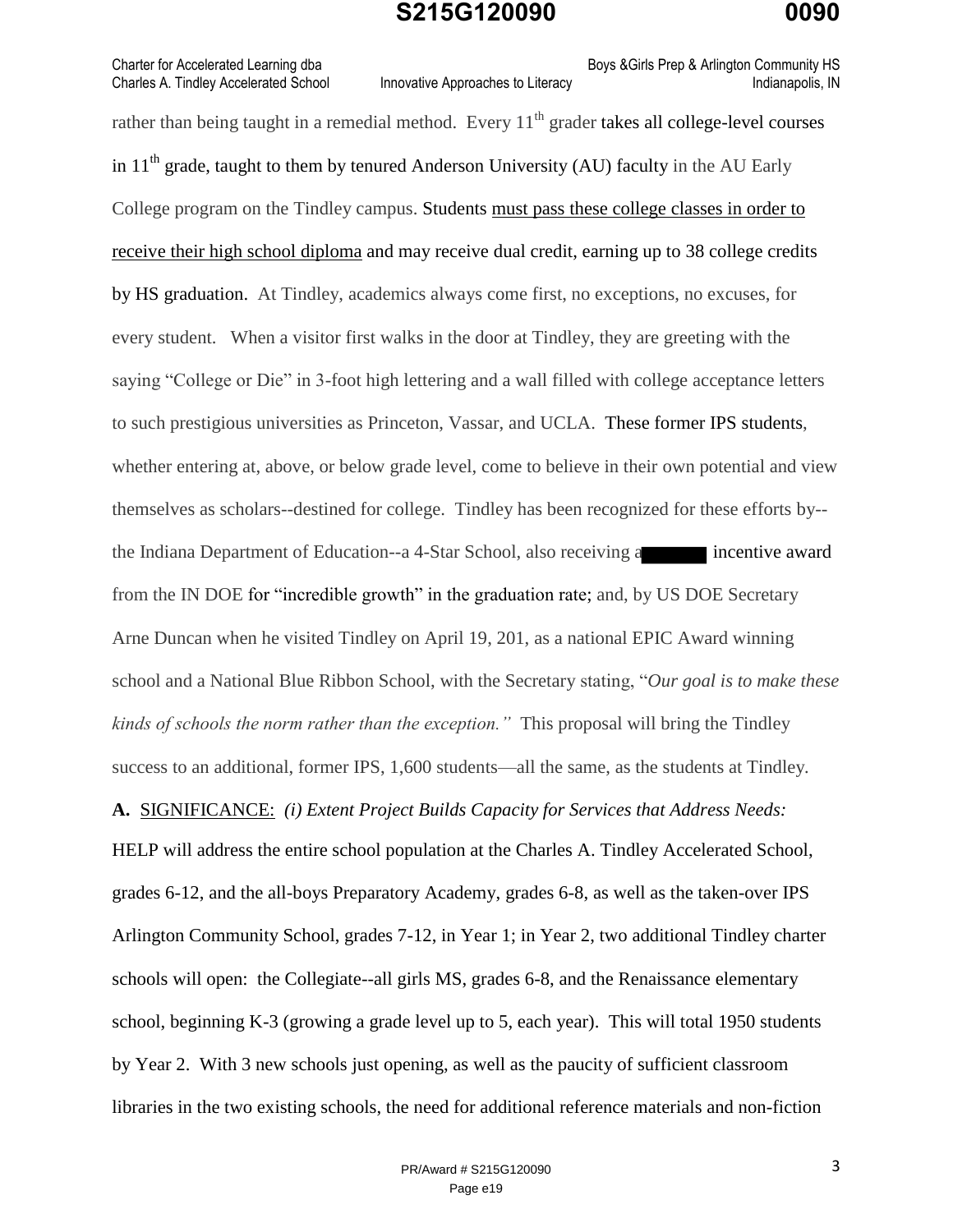Charter for Accelerated Learning dba **Boys &Girls Prep & Arlington Community HS** Boys &Girls Prep & Arlington Community HS

Charles A. Tindley Accelerated School Innovative Approaches to Literacy **Indianapolis**, IN

books, improved literacy teaching strategies across content areas, and early intervention strategies are very critical. Technically, all pupils have access to the public library system in Marion County; however, that access is limited for most Tindley students because of financial circumstances (lack of home computers or web access) and transportation issues with the main branch downtown and a near-by branch cutting back on open hours due to budget constraints. Tindley has a required 3-week Summer Institute Professional Development Session for all of its teachers, and a HELP session will be presented every day, including on such topics as crosscurricular collaboration, selecting leveled books for your classroom, working with families on early reading experiences and the Read-to-Me program, using technology to enhance a literacy program, selecting culturally-relevant materials, and providing a wide range of literacy resources spanning a range of both complexity and content. With the majority of books in the Tindley Accelerated Academy, fiction, donated, it becomes even more apparent that the acquisition of appropriate, fiction and non-fiction, grade-level, print and electronic materials, is critical. Even currently available books were not selected by educators, based on State Standards, or aligned with the Tindley curriculum, and deficits in the collection exist in religion, social sciences, language, natural sciences/mathematics, technology, arts, literature, geography and history, biographies, and reference materials. As additional grade levels are in Year 2, the disparity of age-appropriate materials will continue to increase without this grant.

(ii) *Extent Project Involves Building On or Developing New Strategies:* The paucity of nonfiction books, biographies, and research resources does not support the Tindley curriculum. For a school that is 81% low income to have such a lack of books is a huge disservice to the children. Children of poverty have far less access to books than more privileged children. (Neuman, S.B. and Donna Celano, "Access to Print in Low-Income and Middle-Income Communities," *Reading*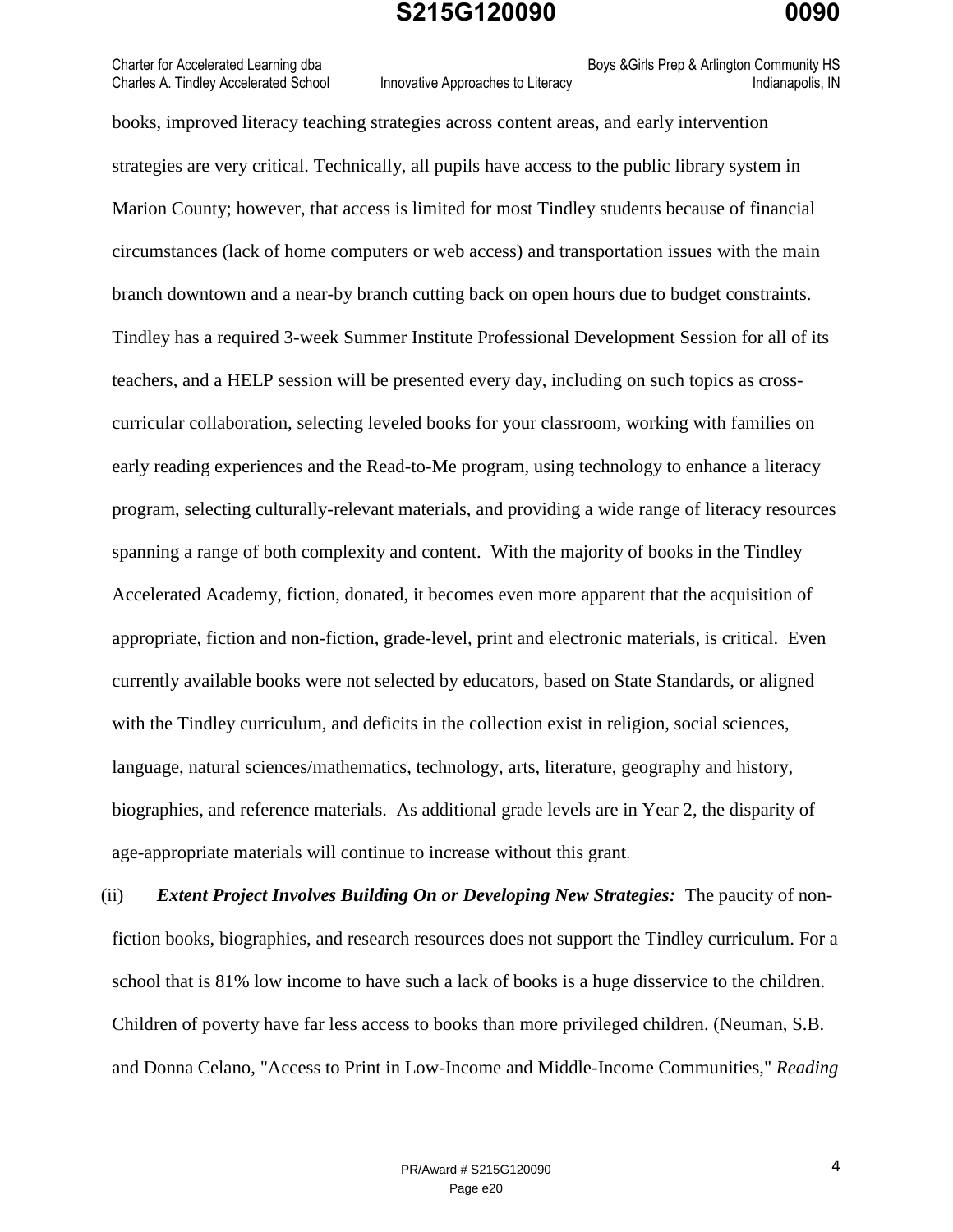Charter for Accelerated Learning dba **Boys &Girls Prep & Arlington Community HS** Boys &Girls Prep & Arlington Community HS Charles A. Tindley Accelerated School Innovative Approaches to Literacy Innovative Approaches to Literacy Indianapolis, IN

*Research Quarterly*, vol. 36, 2001) Research shows that poverty has profound effects on literacy development, but access leads to more reading and that more reading leads to better literacy development. (Stephen Krashen, "The National Reading Panel Comparison of Whole Language and Phonics: Ignoring the Crucial Variable in Reading," *Talking Points*, 2005). SBR research has shown that students learn more effectively when they acquire information in multiple formats. Krashen's research continues to demonstrates the impact of print, informationrich environments, and the correlations between availability and usage of information resources and improved academic test scores, particularly with children of poverty as well as the importance of collaborative relationships between library/IT and instructional staff, especially true in schools that are predominantly low income. Tindley Accelerated has used a "novelsbased" curriculum at the MS level to teach cross-curricular Humanities, with proven results (See Table, pg. 8). Historical fiction and non-fiction materials have been the foundation for the study of history, social studies, English, and literature and will be added at each school through this grant. Tindley Accelerated students have participated in "Drop Everything and Read" for pleasure, and the linkage between reading for pleasure and improving I-STEP scores is demonstrated. Now, Tindley Accelerated wants to provide that linkage for larger groups of students who have not ever had the opportunity or encouragement to think of reading as "pleasurable." Through additional books, educational videos, books on tape/CD and periodicals will help students become more interested and involved in reading. MS and HS students will have the opportunity to read the New York Times, The Wall Street Journal, and the London Times; National Geographic, US News and World Report, Atlantic, and Newsweek—as well as the Discovery Education Series--will also be available, with each of these presenting countless opportunities for classroom lessons, ranging from math to science, from geography to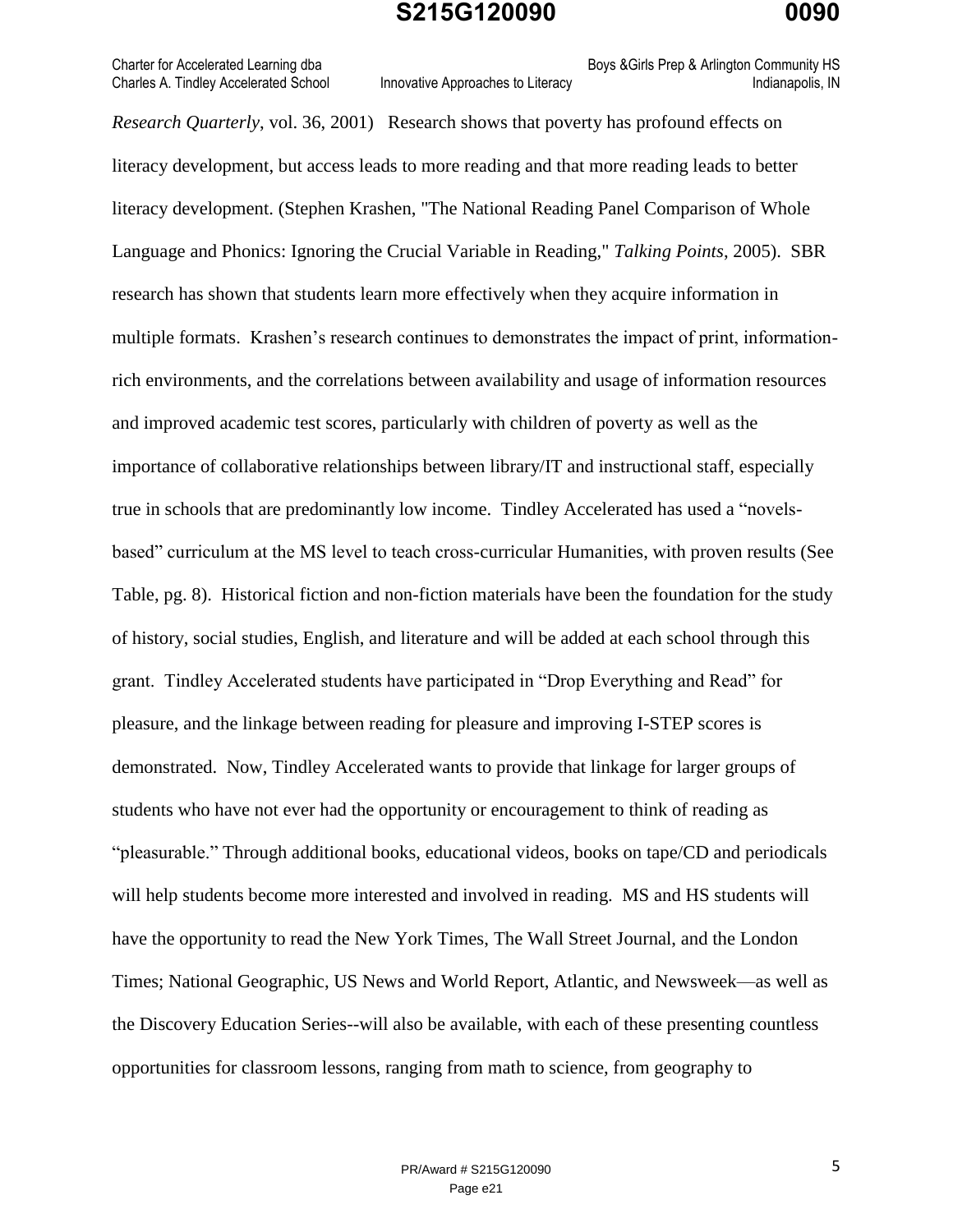Charter for Accelerated Learning dba **Boys &Girls Prep & Arlington Community HS** Boys &Girls Prep & Arlington Community HS Charles A. Tindley Accelerated School Innovative Approaches to Literacy **Indianapolis**, IN

economics. Expansion of professional development on literacy strategies using such materials across all content areas will greatly improve students' interest and learning opportunities. HELP will allow the expansion of books and literacy materials at each school in order to improve reading skills, the likelihood of reading for pleasure, the ability to read for differentiated purposes at MS and HS, and the acquisition of the 5 basic reading components (phonemic awareness, phonics, vocabulary development, fluency, and comprehension) at the elementary level through classroom libraries with a range of lexile abilities, literacy technology, and takehome libraries, resulting in all students reading on grade level at least by grade 3.

#### **B. QUALITY-PROJECT DESIGN***: (i) Goals, Objectives, Outcomes Specified and Measurable*

The Measurable Goals, Objectives, and Outcomes of this Project are specifically aligned with the Absolute Priority to improve literacy, grades K-12, through promoting early literacy, as well as older students' reading ability, and motivating older children to read in the attendance boundary of the high-need Indianapolis Public Schools LEA. Additionally, they are aligned with the 3 **Competitive Priorities (#1—Turning Around Persistently Lowest-Achieving Schools** with Arlington Community School a SIG Tier II school in 2009 and 2010, with a 96% minority (91% Black) rate and a 78% poverty rate—yet with 60% of its teachers white. (Also in IPS, 14 other schools are Tier I or II, in the geographical areas that supply students to the Tindley schools). The HELP program will provide services to those students, improving their achievement, and increasing their graduation and college enrollment rates similar to the rates now evidenced at the Tindley Accelerated School, through staff professional development, including cultural competency, improved materials, additional books, periodicals, reference materials, crosscontent collaboration, and intense reading interventions as studies show gap-closing schools are more likely to have a narrow reform focus and provide teachers with frequent professional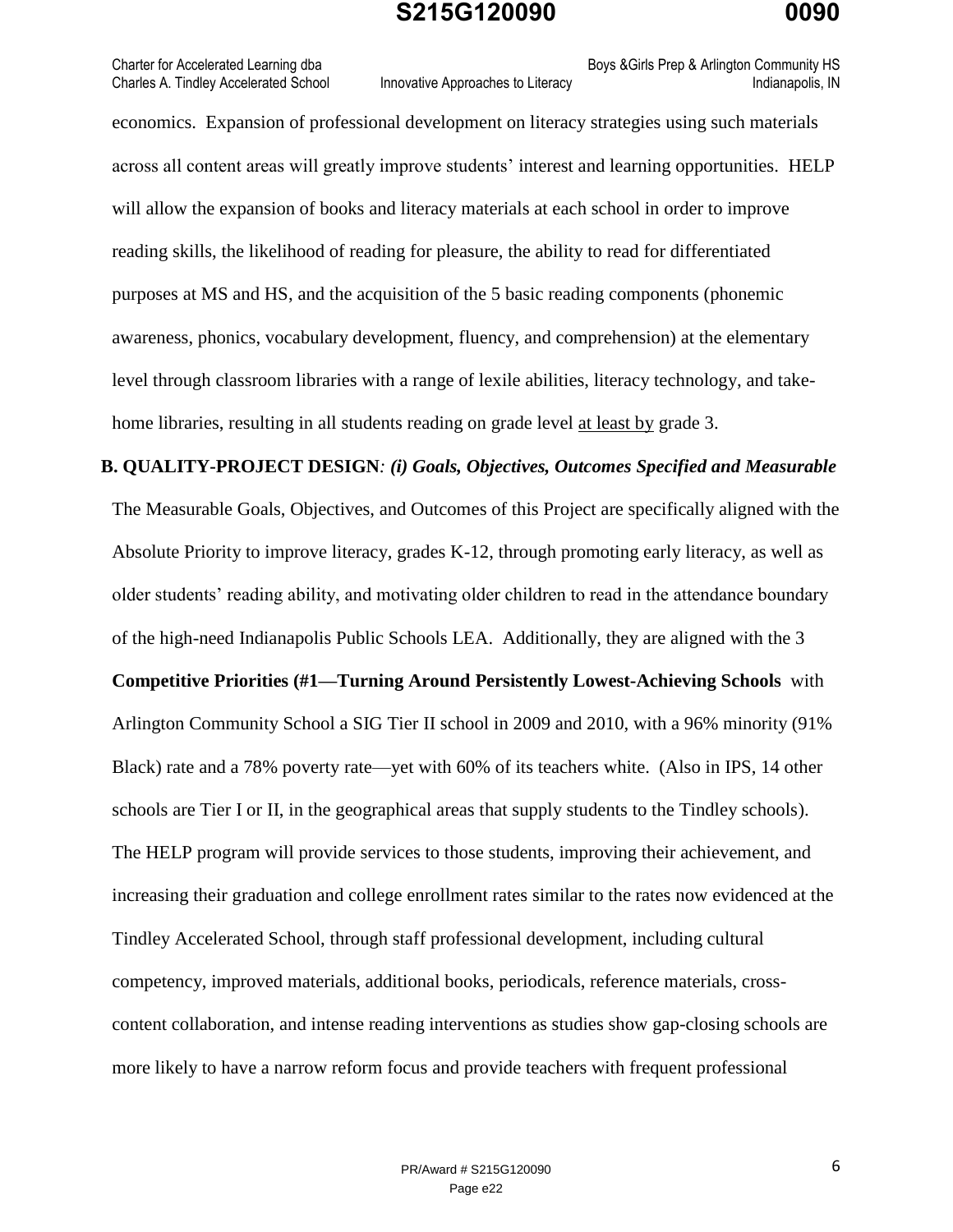Charter for Accelerated Learning dba **Boys &Girls Prep & Arlington Community HS** Boys &Girls Prep & Arlington Community HS Charles A. Tindley Accelerated School Innovative Approaches to Literacy **Indianapolis**, IN

development on literacy instruction (Executive Summary, Learning Point Associates "After the Test"); **Competitive Priority # 2—Improve Readiness/Achievement through Digital Tools** [including using Pearson Learning's SBRR SuccessMaker and Riverdeep Destination electronic reading program K-grade 8, and digital-driven data for decision-making and lesson planning; both cited in the WWC]; **Competitive Priority #3—Improve Early Learning Outcomes** through using SuccessMaker, with 2 stations in each primary classroom, Riverdeep Destination and the 5 components of reading, take-home libraries, and leveled reading. The Over-Arching Goal is to improve reading/English academic achievement, leading to increased graduation rates. Without the first part of the goal, the second is not possible. (The Logic Model under the Management Plan Section delineates the objectives, activities, responsible party, timeline, and milestones.) Objectives, aligned with the Goal, are: (1) Increase pupils' early learning literacy opportunities; (2) Increase staff's ability to make data-driven decisions about appropriate and innovative Reading/literacy strategies, activities, and programs to improve student outcomes; (3) Increase usage of various modes of technology by staff and students to access written materials and improve academic achievement; (4) Increase teachers' cultural competency, thus improving lesson relevance and teaching/learning strategies for students; (5) Utilize a variety of reading genres and materials to increase students ability and interest to read; (6) Ensure all students read on grade level by end of grade 3, and maintain grade level reading by grade 8 and as seniors. The expected Outcomes are: (1) Pupils, K-grade 2, will increase vocabulary, word exposure, and the 5 components of early reading skills to make up the deficit with which they enter school; (2) Teachers will be able to use electronic assessments and to enter paper assessments on to the computer, to make data-driven decisions for student academic improvement; (3) Teachers will increase their utilization, including creative use, of technology to engage students and to model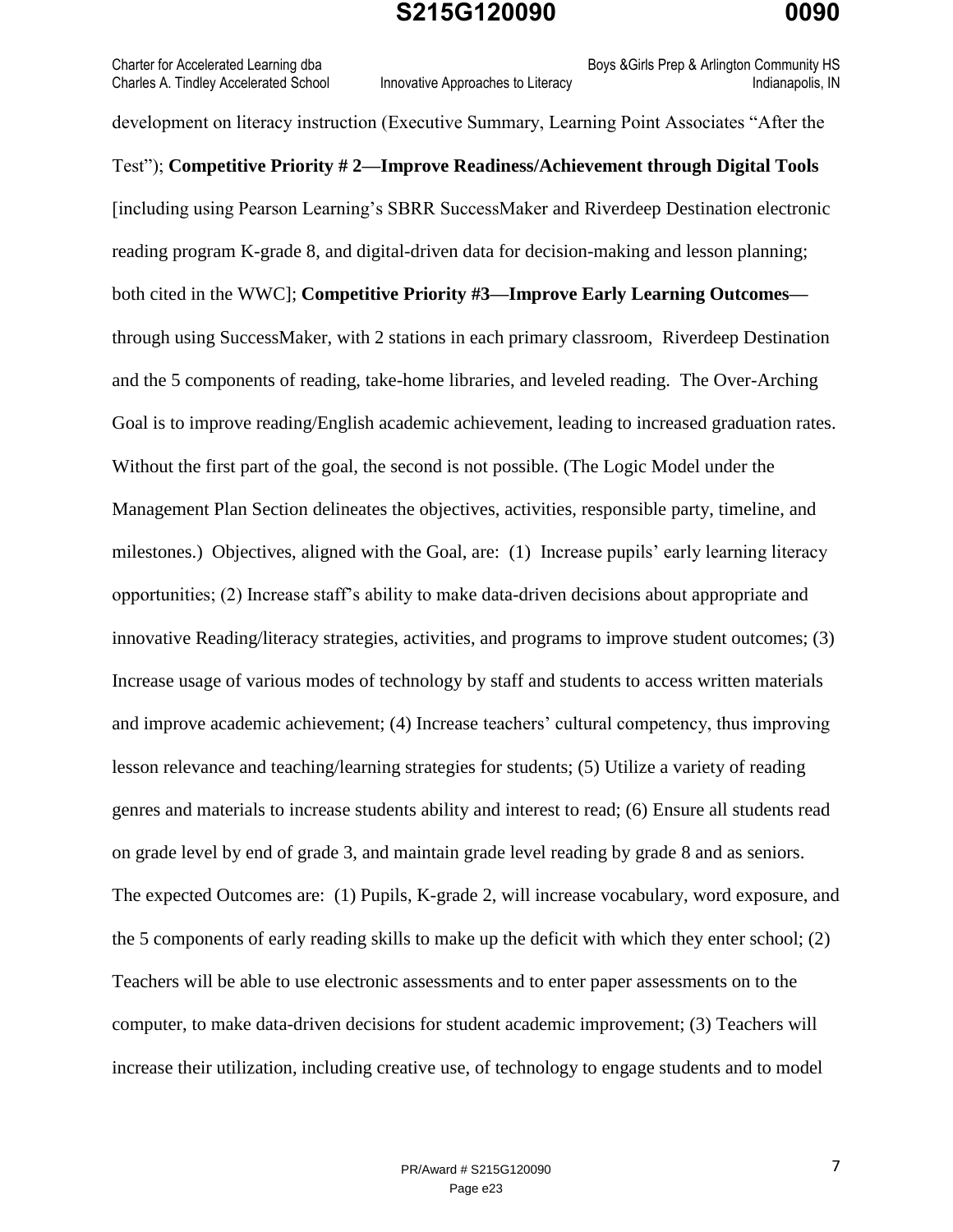Charter for Accelerated Learning dba **Boys &Girls Prep & Arlington Community HS** Boys &Girls Prep & Arlington Community HS Charles A. Tindley Accelerated School Innovative Approaches to Literacy **Indianapolis**, IN

for students multiple methods to access written materials; (4) Teachers, especially since the majority of students are minority and the majority of teachers are not minority, will understand the importance cultural plays in teaching/learning and will make lessons culturally relevant; (5) Teachers will utilize a variety of reading genres and materials, including print, electronic, periodicals, newspapers, fiction/non-fictions, etc; to energize and excite students about reading; (6) The synergistic result from the previous 5 outcomes is that all students, grades 3, 8, and seniors will read on grade level and will increase their academic achievement.

#### *(ii) Coordinated with Other Appropriate Community, State, Federal Resources:*

HELP will be coordinated with other similar literacy projects/programs in the schools, such as Title I reading programs and reading specialists and special programs for English Language Learners. The Tindley schools work with an area grant writer who will apply for the Federal I-Read grant and the State Early Reading and Early Intervention grants for the elementary school and kindergarten and grades 1 and 2. Additionally, Tindley will apply for the Federal flowthrough grant, the State  $21<sup>st</sup>$  Century Community Learning Centers afterschool grant that promotes academic achievement through afterschool tutoring, technology, and related strategies.

*(iii) Part of a Comprehensive Effort to Improve Teaching/Learning and Support Rigorous Academic Standards:* HELP is a part of a comprehensive program that the Tindley schools have to improve literacy throughout the Tindley system. Tindley holds its students to extremely rigorous standards, striving to exceed the statewide averages on assessments. The various aspects of this Project provide a very comprehensive plan to improve teaching /learning, especially in the area of literacy, supporting the rigorous academic standards already established.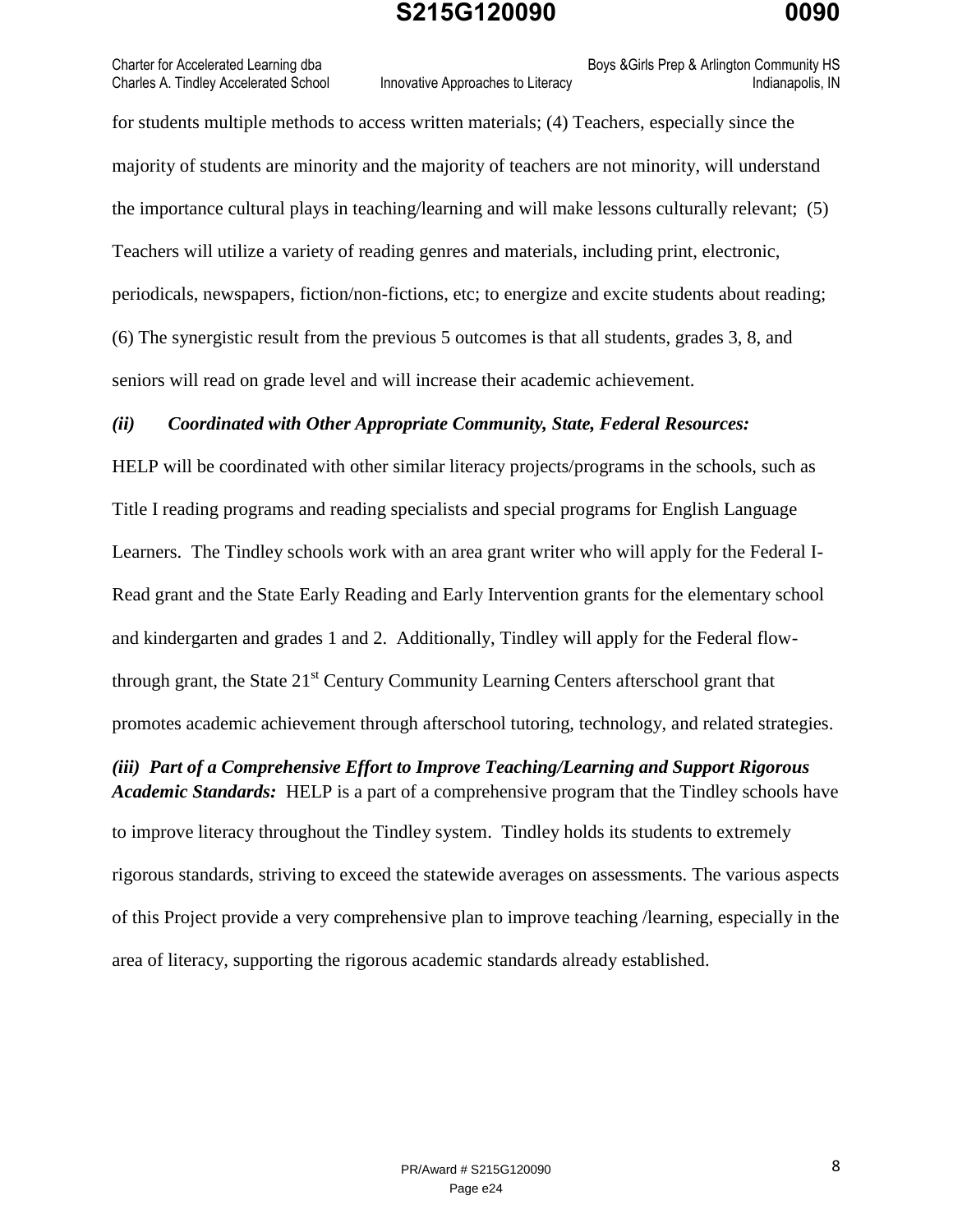Charter for Accelerated Learning dba **Boys &Girls Prep & Arlington Community HS** Boys &Girls Prep & Arlington Community HS

 $72 \t 72 \t 69$  $\frac{54}{10}$   $\frac{59}{10}$  52 46 59 79 69 78 6th Grade 7th Grade 8th Grade **ISTEP 2010 Reading** Statewide Ave. **Africian American Ave. Tindley Ave.** 

Charles A. Tindley Accelerated School Innovative Approaches to Literacy **Indianapolis**, IN

The magnitude of the students' academic achievement results, due to the variants in the teaching strategies, is shown in the chart to the left. Although students are enrolling with the same inner city barriers stated above and are, on average 2 years behind, by 8th grade

Tindley students significantly outperform both the overall State average and the State African American average on the ISTEP+ or End of Course (ECA) tests, as shown. In fact, the higher the grade level, the greater the difference between State averages for African American students and Tindley scores (99% African American). While students in every community are sometimes "tracked" in high school—they are given less rigorous coursework because administrators assume the children are not college bound—Tindley's founders found this to be especially true for students from disadvantaged communities and refused to participate in "tracking" or "dumbing down" the curriculum. An "accelerated" school, such as Tindley, provides an equitable and effective learning community for all. As an "accelerated" school (1 of only 1700 in the U.S. and 1 of only a few "accelerated" high schools), Dr. Henry M. Levin (Stanford Distinguished professor and founder of the movement) states, that "the school we work in should be good enough for our own children." Three principles when worked in unison make this goal possible: unity of purpose (a set of shared goals and values developed by parents, teachers, and community), empowerment coupled with responsibility, and building on strengths. Those in accelerated schools have stopped blaming circumstances beyond their control for the difficulties they find in school. Many people find it easy to ascribe fault to societal problems, teachers,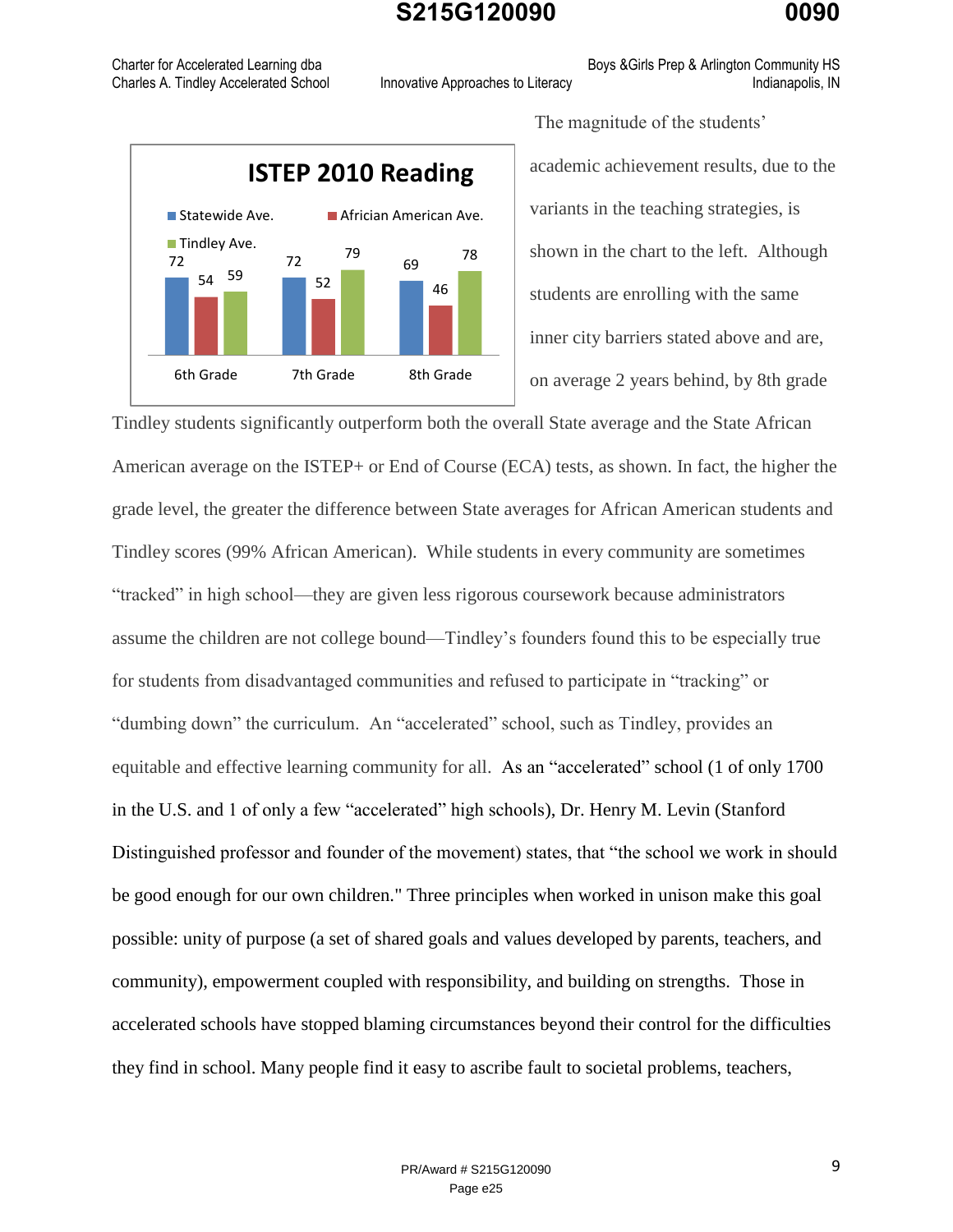Charter for Accelerated Learning dba **Boys &Girls Prep & Arlington Community HS** Boys &Girls Prep & Arlington Community HS

Charles A. Tindley Accelerated School Innovative Approaches to Literacy **Indianapolis**, IN

parents or state governing bodies. From day one, the faculty and staff at Tindley Accelerated School approach *all* students assuming that they are *gifted and talented,* and they and their families are provided every tool and opportunity to pursue and achieve their dreams. Tindley provides 3 weeks professional development for its teachers at its Summer Institute where teachers learn to use data from weekly technological assessments in each subject area to make decisions on lesson plans, teaching strategies, re-teaching, and student progress. All students, regardless of prior academic background or test scores, are held to highest standards, aiming for college. Classes are labeled for prestigious colleges, such as Vassar or Princeton. The Summer Institute will provide daily instruction/training for all faculty on increasing literacy achievement at each grade level—adolescents, elementary students, and early intervention.

#### *(iv) Performance Feedback and Continuous Improvement Integral to Project's Design:*

HELP was developed by a Proposal Development Team (PDT), composed of Tindley administrators, counselors, teachers, a parent, community partners, and a former IPS teacher and administrator. Upon a grant award, the PDT will "morph" into a Community Advisory Council, with additional members, to oversee the grant, provide on-going feedback, receive Formative Evaluation reports and recommend any needed adjustments or refinements for continuous improvement. The CAC will provide constant oversight, with the CAC participants fully cognizant of the Goals and Objectives from the onset. R & W Educational Consulting will provide on-going leadership to the CAC and serve as a monthly intermediary between CAC and the external evaluator, the Indiana University Purdue University Indianapolis Center for Urban Measurement and Evaluation (CUME) (or a similarly-selected highly-qualified external evaluator). R & W prides itself in working collaboratively with schools to provide the CAC with on-going evaluative reports and the necessary information so that data-driven decisions can be made for continual adjustments and improvement. CUME will provide both the Formative and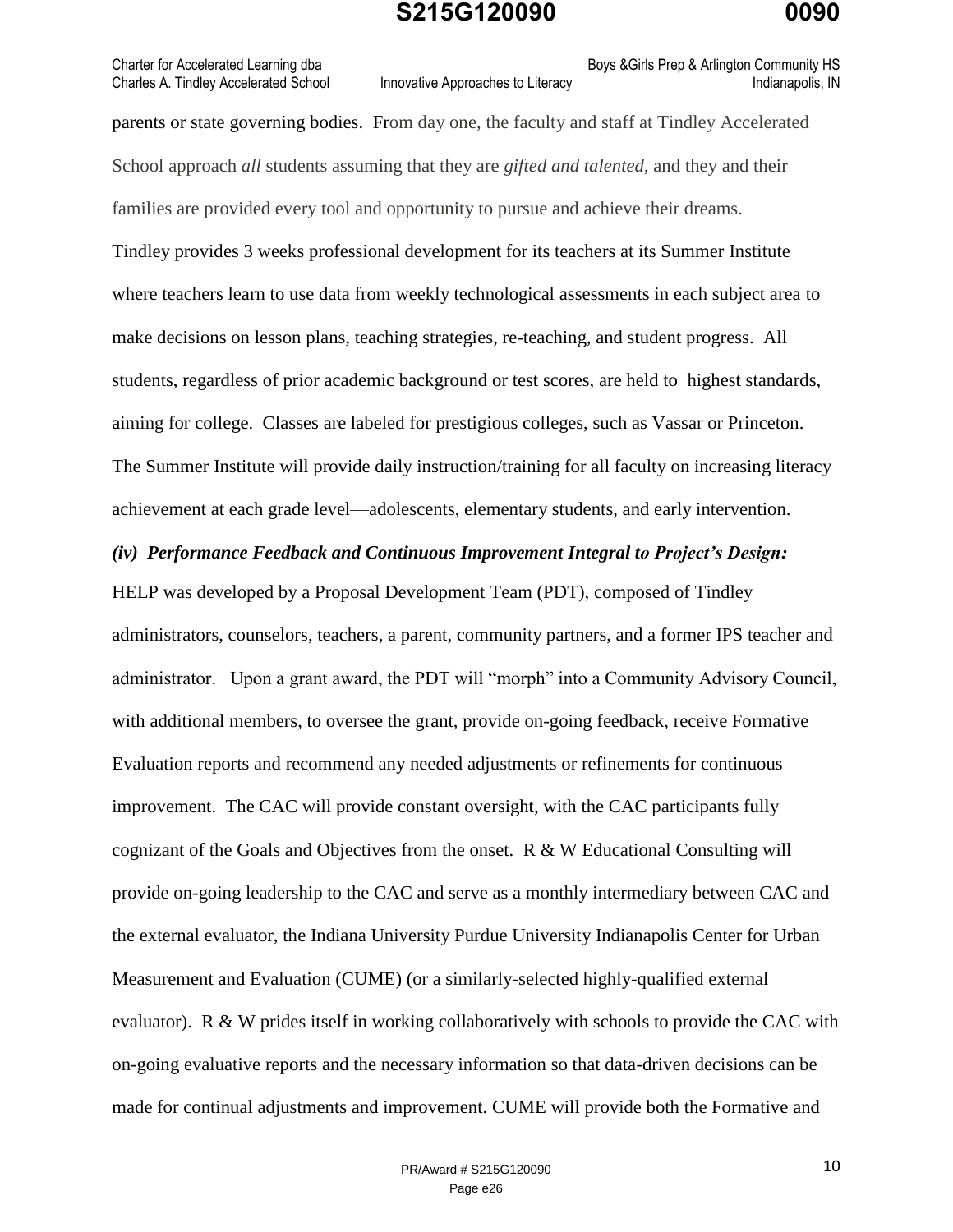Charter for Accelerated Learning dba **Boys &Girls Prep & Arlington Community HS** Boys &Girls Prep & Arlington Community HS Charles A. Tindley Accelerated School Innovative Approaches to Literacy Innovative Approaches to Literacy Indianapolis, IN

Summative Evaluations, working with the Tindley literacy project from the proposal stage and providing intermediate information to R  $\&$  W. The purpose of the Formative Evaluation is to provide feedback at least semi-annually to the CAC for contin-uous improvement, refinement, and adjustments to ensure meeting HELP's Over-Arching Goal.

#### **B. QUALITY OF PROJECT SERVICES: (i)** *Strategies to Ensure Equal Access and*

*Treatment:* Tindley has an all inclusive program, including special needs students, English Language Learners, and any other students requiring special assistance.(See GEPA.) To the extent that it is necessary, each Tindley school will promote the HELP program, its resources and strategies to non-English speaking parents and guardians via newsletters sent in native language(s) with translators available at meetings. Signers will also be available, if needed, for the hearing impaired. With Indianapolis recently identified as having a 300% increase in its Hispanic population and one of the fastest growing Hispanic communities in the US, Tindley is prepared to provide Spanish-language materials and programs for Spanish-speaking students also. The Tindley schools will be sensitive to parents' and guardians' extended work schedules. In response to this need, especially for low-income parents, Tindley will hold parent informational meetings before school, during the school day and in the evening in order to provide flexible, yet timely, access to information. Books on tape are available at the Indianapolis/Marion County Public Library, and a collaboration will also be established with the State Association for the Blind for their related benefits, such as on-going taping of books, etc. Additionally, some of the books purchased through this grant will be large-print books, and software purchased will be appropriate for the hearing impaired. Tindley is also committed to a program of responsible inclusion for students with special needs, with the Special Needs staff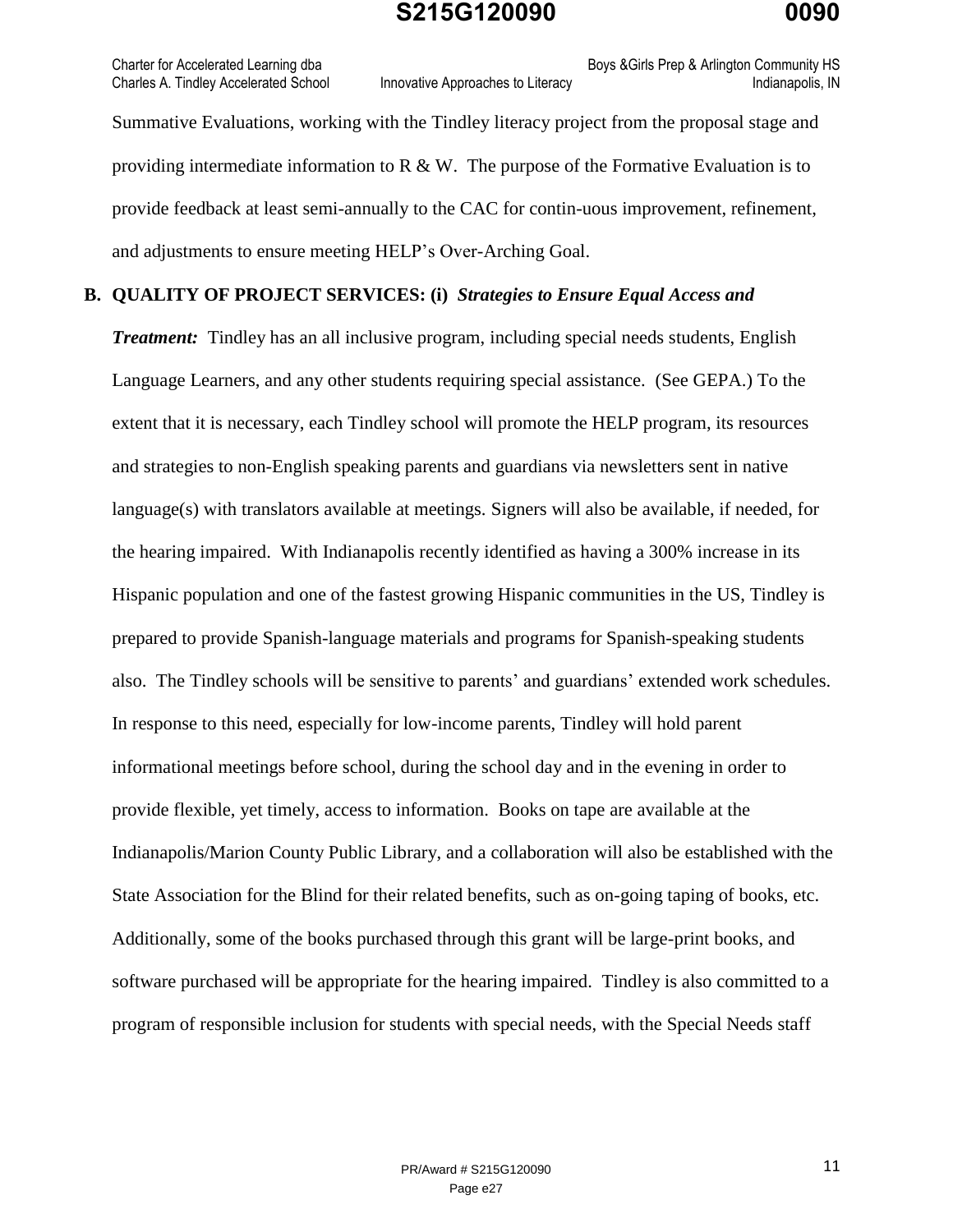Charter for Accelerated Learning dba **Boys &Girls Prep & Arlington Community HS** Boys &Girls Prep & Arlington Community HS Charles A. Tindley Accelerated School Innovative Approaches to Literacy **Interact Accelerated School** Indianapolis, IN

providing classroom teachers with strategic modeling, materials and follow-up that elaborates instruction and practice for special education students.

*(ii) Services Appropriate to Needs of Intended Recipients:* As shown by the earlier-stated demographics, the Tindley network of schools are and will be serving the same population as enrolled in IPS. Over 85% of the students will be low-income (based on Free/Reduced Lunch guidelines), and over 90% will be minority (with over 85%, African American). Every strategy and teaching/learning approach is geared for hands-on, involved, engaged, relevant lessons aligned to State Standards. Extensive research demonstrates that especially for children of poverty, these strategies are much more successful, including addressing the multi-learning styles students present in the classroom. Professional development specifically incorporates Culturally-Responsive Teaching (Geneva Gay) and the 7Cs--communication, caring, content, cultural diversity, commitment, competency, and confidence as well as research by the National Council on Educating Black Children and the African American Male Equity Project data. Additionally, special translators and bi-lingual (Spanish/English) materials will be made available for all meetings and as needed for Spanish speakers (or other languages or needs, as needed [ i.e. signer for hearing impaired, computer assisted instruction for visually impaired, etc.]).

#### (iii) *Extent Training/Professional Development Sufficient Quality, Intensity, And Duration To Lead To Improvements In Practice:* The cornerstone of a successful and vibrant teaching

/learning program (and students subsequent success) is professional development. For many children, the classroom library is their first experience with a library; this makes the classroom libraries, ordered through this grant, all the more critical. This is where teachers are able to play a decisive role in teaching a child how to select, use and understand information in a variety of formats. Instead of just taking home "some" book, the teacher will be able to offer guidance in the selection of materials for students. His/her role will be to help students use reading to learn;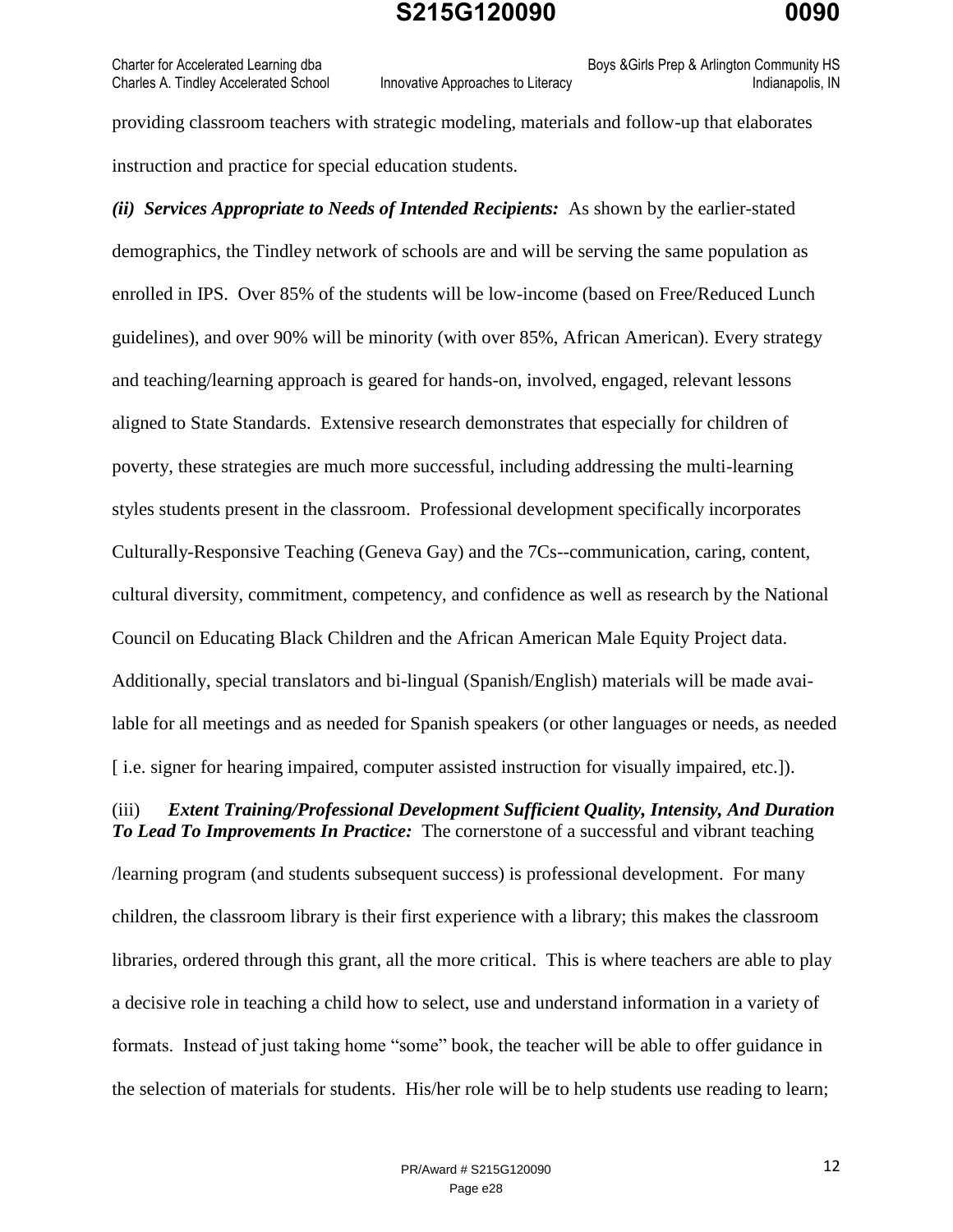Charter for Accelerated Learning dba **Boys &Girls Prep & Arlington Community HS** Boys &Girls Prep & Arlington Community HS

Charles A. Tindley Accelerated School Innovative Approaches to Literacy **Indianapolis**, IN

to teach students to find, evaluate and use information; and for older students, to see how integrating print materials and web-based materials and information resources all fit together for research projects while not plagiarizing. When students are engaged, they learn more, they have fewer discipline problems, and they take more responsibility for what they know. As beliefs, resources, and teaching strategies are changed at Arlington--to support literacy-rich academic and enrichment activities and services aligned with Indiana's college and career-ready academic content standards—students will increase their academic achievement. Regularly, it often takes 10-15 years to develop that type of instructional capacity in a new teacher. Tindley is able to shortcut that learning curve by providing its staff with proven strategies to pull students into the lesson as opposed to letting them be casual observers of the lesson. Additionally, the National Council on Educating Black Children (NCEBC) professional development on reading/writing literacy brings a level of cultural competency not found in other literacy training. The Professional Development Plan within this grant project incorporates (1) the rigorous Tindley Teacher Institute and follow-up Friday afternoon (with no school for students on every Friday) throughout the entire school year, (2) the culturally-relevant responsive training strategies around literacy acquisition presented by the Tindley Chancellor and NCEBC and its Board members and affiliates; the Tindley Summer Institute and Follow-up Fridays schedules are shown below:

|         | <u>WULA UIIU</u>      |                           |                        |             |                  |  |  |  |
|---------|-----------------------|---------------------------|------------------------|-------------|------------------|--|--|--|
|         | July $26^{\text{th}}$ | July $27th$               | July $28th$            | July 29th   | <b>July 30th</b> |  |  |  |
| $8:00-$ | Introductions         | Taxonomy of               | <b>SBRR</b> Literacy   | Taxonomy of | Whole Brain      |  |  |  |
| 11:30   | Pre-surveys for       | <b>Effective Teaching</b> | Strategies             | Effective   | Teaching         |  |  |  |
|         | Evaluation of         | Techniques                | (cont)                 | Teaching    |                  |  |  |  |
|         | Tchr Institute        | <b>SBRR</b> Literacy      | <b>Human Resources</b> | Techniques  |                  |  |  |  |
|         | Team Building         | <b>Strategies</b>         | &                      |             |                  |  |  |  |
|         |                       |                           | Housekeeping           |             |                  |  |  |  |

| Week One |  |
|----------|--|
|----------|--|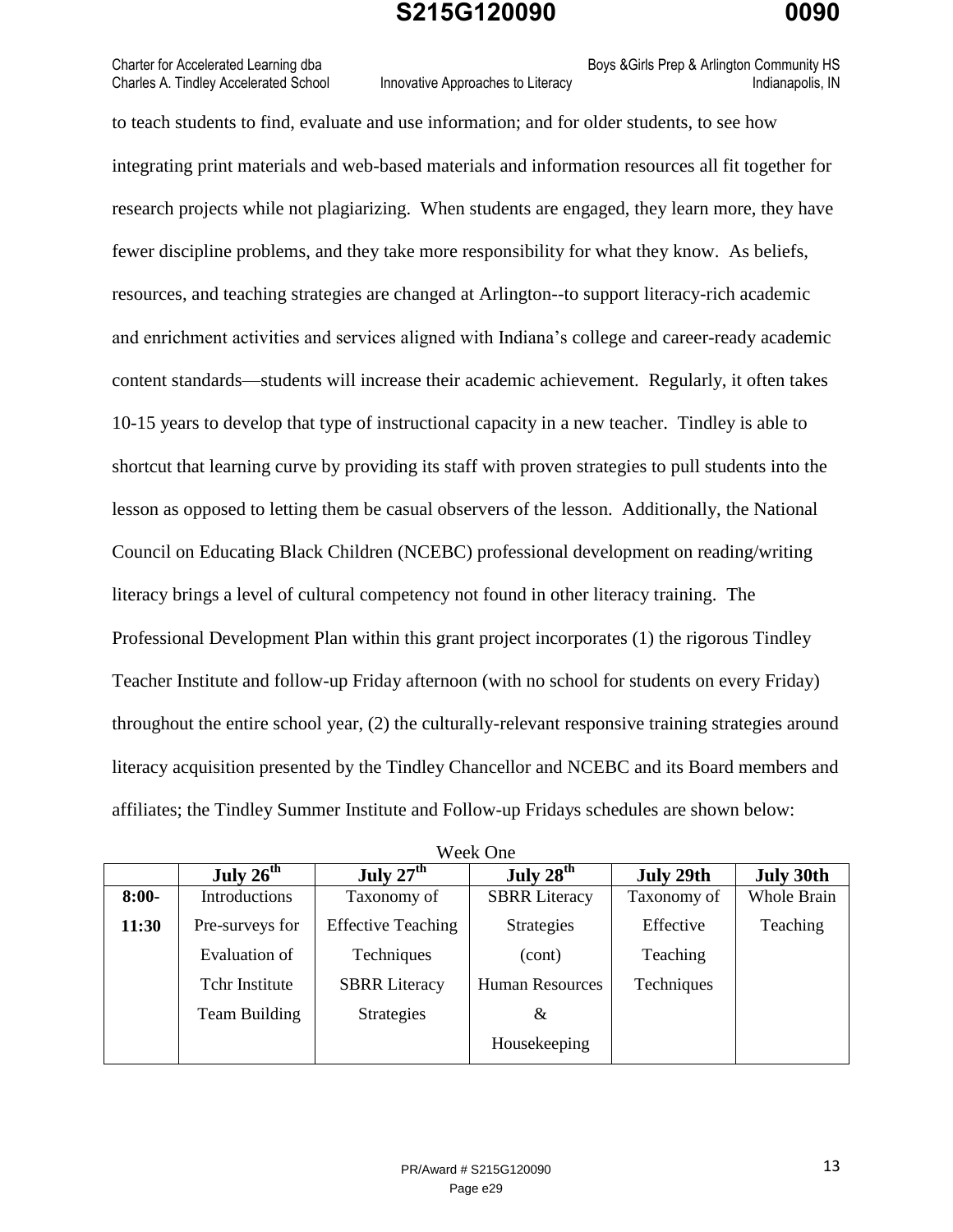# Charles A. Tindley Accelerated School Innovative Approaches to Literacy **Interact Accelerates Indianapolis**, IN

Charter for Accelerated Learning dba Boys &Girls Prep & Arlington Community HS

| $12:30-$ |                   |               | <b>Team Meetings</b> |                |                    |
|----------|-------------------|---------------|----------------------|----------------|--------------------|
| 4:00     | Intro to Literacy | School-wide   | New literacy         | Taxonomy of    | <b>Whole Brain</b> |
|          | Plan              | Writing       | materials (non-      | Effective      | Teaching           |
|          |                   | Requirements  | fiction, reference,  | Teaching       |                    |
|          |                   | &             | print, electronic,   | Techniques     | Making             |
|          | Cultural          | Toulmin       | periodicals, take-   |                | Reading fun        |
|          | Competency        | Writing       | home $\&$            | Teaching       |                    |
|          |                   | Process (with | classroom            | Techniques for |                    |
|          |                   | assignment)   | libraries            | Reading        |                    |
|          |                   |               |                      |                |                    |

Week Two

|          | August 2 <sup>nd</sup> | <b>August 3rd</b>      | August 4 <sup>th</sup> | August 5 <sup>th</sup>      | <b>August 6th</b>      |
|----------|------------------------|------------------------|------------------------|-----------------------------|------------------------|
|          |                        |                        |                        | <b>Breakfast at Tindley</b> |                        |
| $8:00-$  | Use of                 |                        | Taxonomy of            | Student                     | <b>School Culture</b>  |
| 11:30    | Assessment             | CATs, Units            | Effective              | Graphing/Tracking           | $\&$                   |
|          |                        | and Learning           | Teaching               | of                          | Expectations           |
|          | Developing             | Ladders                | Techniques             | <b>Interim Scores</b>       |                        |
|          | Interims and           |                        |                        | Group work on               | <b>Yearly Schedule</b> |
|          | analyzing              | <b>Reading Across</b>  | Collaboration          | collaboration to            | and Activity           |
|          | interims               | the Curriculum         | to improve             | improve reading             | Development            |
|          |                        |                        | reading skills         | skills                      |                        |
| $12:30-$ | Learning to            | <b>Toulmin Revisit</b> | Curriculum and         | <b>Classroom Routines</b>   | Exceptional            |
| 4:00     | read & reading         |                        | Interim Work           | & Expectations              | Learners, RTI          |
|          | to learn               | Curriculum and         |                        |                             | & Differentiated       |
|          |                        | Interim Work           |                        |                             | Reading                |
|          |                        |                        |                        |                             | Curriculum and         |
|          |                        |                        |                        |                             | Interim Work           |

Week Three

|         | August $9th$ | August 10 <sup>th</sup> | August 11 <sup>th</sup> | August $12^{\text{th}}$ | <b>August 13th</b>      |
|---------|--------------|-------------------------|-------------------------|-------------------------|-------------------------|
| $8:00-$ | Taxonomy of  | Interim                 | Socratic                |                         | <b>Teacher Feedback</b> |
| 11:30   | Effective    | Assessment $\&$         | Seminars                | <b>CPI</b>              | and                     |
|         | Teaching     | Curriculum              |                         |                         | Evaluation/Mentors      |
|         | Techniques   | Work                    | Technology for          |                         | and RPT <sub>s</sub>    |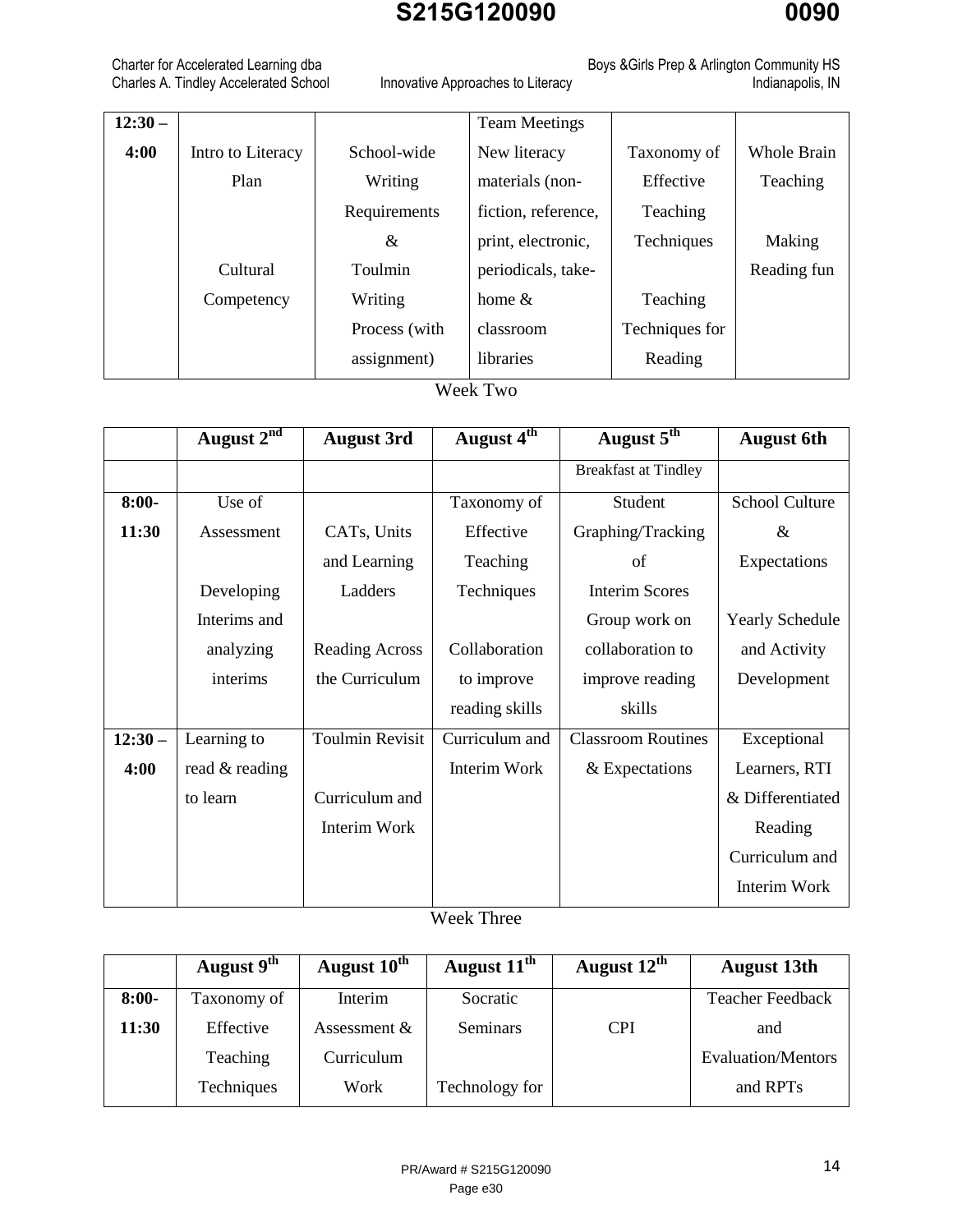Charter for Accelerated Learning dba **Boys &Girls Prep & Arlington Community HS** Boys &Girls Prep & Arlington Community HS Charles A. Tindley Accelerated School Innovative Approaches to Literacy **Indianapolis**, IN

|          | Technology for | Technology for  | Literacy (cont) |                  |                      |
|----------|----------------|-----------------|-----------------|------------------|----------------------|
|          | Literacy       | Literacy (cont) |                 |                  | Pitch-In Lunch       |
| $12:30-$ | Tracking       | Interim         | Technology      | IT/Media/Library | Preparing Your       |
| 4:00     | Mastery:       | Assessment $&$  |                 | tours            | Space                |
|          | Providing a    | Curriculum      |                 |                  | Evaluations/Post-    |
|          | Plan           | Work            |                 |                  | surveys of Institute |

#### *Follow-up Friday Afternoon Topics:*

| Toulmin Writing/Argumentative Logic Process | <b>Socratic Seminars</b>      |
|---------------------------------------------|-------------------------------|
| Literacy HELP                               | Norming Sessions for Writing  |
| Interim Analysis                            | Reviewing Taxonomy            |
| Reviewing Whole Brain Teaching              | <b>Sharing Best Practices</b> |
|                                             |                               |

Grade Level Content Team Meetings Review Teacher Expectations

Professional development that will include literacy HELP will be provided to all staff at every Tindley School every week. Since all children go home every Friday afternoon, this allows the addition of other topics in a 3-4 hour time frame to be presented without the need to hire substitutes. Professional development opportunities will also be embedded within classrooms. As Tindley grows and adds 2 more schools next year and hires more teachers, to become the Tindley Network, the need for on-going professional development will multiple. Through this grant, the founder of the Uncommon Schools movement, Dr. Doug Lemov will be brought in for a presentation in Year 1 on "An Uncommon School Taxonomy of Effective Teaching Techniques" (highlighting the "hidden wisdom" of the best teachers in America and in Year 2, "The 49 Techniques that Put Students on the Path to College;' also in Year 1, Dr. Deborah Loewenberg Ball from Michigan State will present on her content-based taxonomy-like tools developed in conjunction with Dr. Lemov' Taxonomy. Dr. Chris Biffle, author of the Whole Brain Teaching, will be brought in during Year 2 as will Dr. Carol Lyons, author of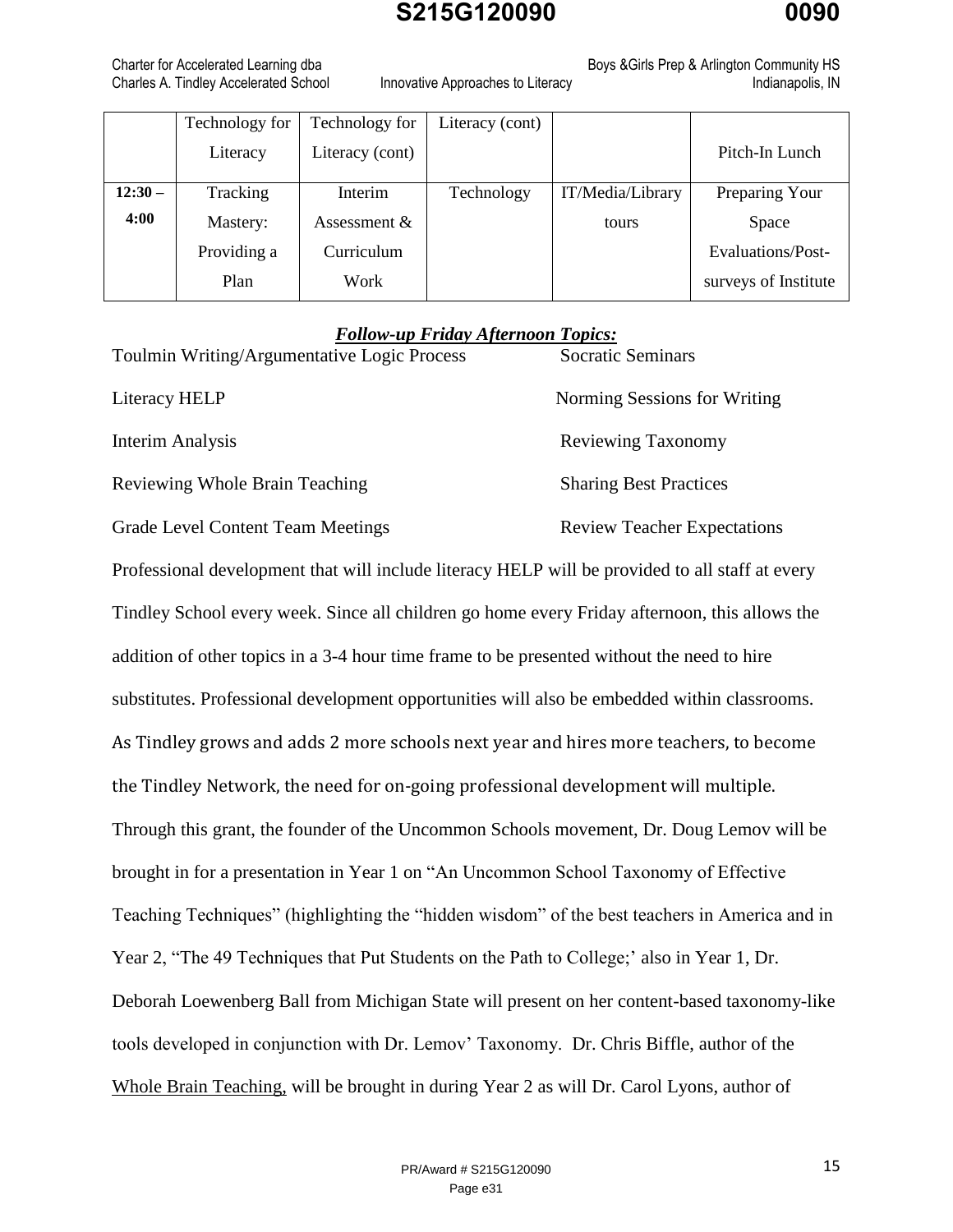Charter for Accelerated Learning dba **Boys &Girls Prep & Arlington Community HS** Boys &Girls Prep & Arlington Community HS Charles A. Tindley Accelerated School Innovative Approaches to Literacy **Interact Accelerated School** Indianapolis, IN

Teaching Struggling Readers: How to Use Brain**-**based Research to Maximize Learning and

Bridges to Literacy. Diana Daniels, Executive Director, NCEBC will also present on cultural competency as well as Dr. Geneva Gay on Culturally-Relevant Responsive Teaching where in students are part of a more collective effort designed to encourage academic and cultural excellence, and high expectations are clearly expressed, skills taught, and interpersonal relations are valued and exhibited. Students become members of an extended family-assisting, supporting, and encouraging each other and are held accountable as part of a larger group with everyone's task to make certain that each individual member of the group is successful. By promoting this academic community of learners, teachers respond to the students' need for a sense of belonging, respect them as individuals, and promoted their success.

**√D. ADEQUACY OF RESOURCES: (i)** *Extent Costs Are Reasonable to Objectives, Design and Significance and (ii) to Number Served and Anticipated Results and Benefits:* The projected costs are reasonable and sufficient to achieve the Over-arching Goal and

Objectives at a total cost of /student (or /student/per year) for almost 2000 students. HELP, developed by the Proposal Development Team (PDT), specifically allocated sufficient funding to achieve the anticipated results and benefits and carefully analyzed the budget to ensure sufficient funding for teacher training and stipends for teachers during the Summer Institute due to the projected significance of the project. Upon a grant award, the PDT will "morph" into a Community Advisory Council, with other members added. A major responsibility of the CAC will be to oversee the grant, receive Formative Evaluation reports and recommend needed adjustments/refinements to ensure the Goal and Objectives are met.

E. **QUALITY OF MANAGEMENT PLAN :** *(i) Adequacy of Management Plan to Achieve Objectives on Time, in Budget, with Responsibilities, Timelines, and Milestones*  The Management Plan is structured to achieve the Objectives on time, in budget, and the

activities, those responsible, related Performance Measurements and tools for measuring, and Milestones towards the Output and the Timeline are shown in the Logic Model, below: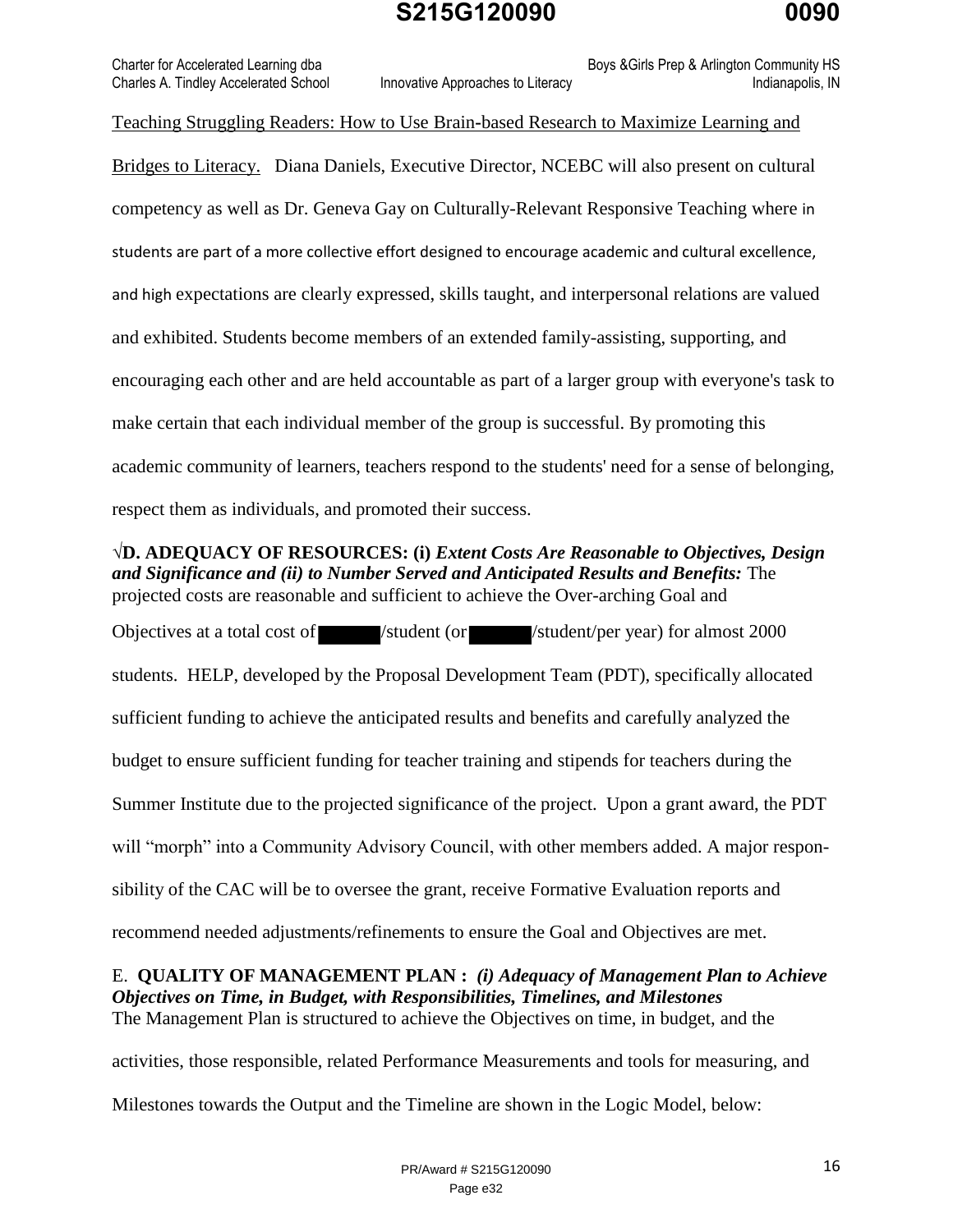Charles A. Tindley Accelerated School

Charter for Accelerated Learning dba Boys &Girls Prep & Arlington Community HS<br>Charles A. Tindley Accelerated School Innovative Approaches to Literacy

#### **Objective 1: Improve early learning literacy opportunities for students in grades K-3**

| <b>Activity</b>                                                                                                                 | <b>Responsibility</b>                | <b>Performance Measurement</b>                                                                                                              | <b>Timeline</b>                                                                     | <b>Milestone/Deliverable</b>                                                                                                                        |
|---------------------------------------------------------------------------------------------------------------------------------|--------------------------------------|---------------------------------------------------------------------------------------------------------------------------------------------|-------------------------------------------------------------------------------------|-----------------------------------------------------------------------------------------------------------------------------------------------------|
| Acquire & provide                                                                                                               | <b>Tindley Elem</b>                  | 95% of parents attend Child/Parent                                                                                                          | Upon receipt of                                                                     | End of 9-wks, 75% of pupils                                                                                                                         |
| classrm & take home                                                                                                             | Coordinator                          | $K-1st$ gr orientation with Read to Me                                                                                                      | grant                                                                               | are taking home bks $\&$                                                                                                                            |
| libraries<br>Promote parents reading to<br>pupils (Read to Me)                                                                  | Project Director<br>Pearson          | practice/demonstration sessions for<br>meaningful opportunities for<br>parent/child engagement, as                                          | Opening of<br>school                                                                | parents are signing they have<br>read at least 1/bk/wk to child                                                                                     |
| Install & use Pearson<br>Learning<br>Waterford/SuccessMaker                                                                     | Learning<br>Principals<br>Ind St ECE | shown by attendance records<br>75% of K-2 pupils show improve-<br>ment on pre-literacy, reading skills<br>as shown on baseline assessments, | Prior to school<br>opening                                                          | By end of $1st$ month, 90% of<br>pupils' photos entered in<br>tech. program & pupils using                                                          |
| Culturally-appropriate<br>strategies are used to teach<br>5 Basic Components<br>(phonemics, phonics,<br>comprehension, fluency, | Coordinator                          | including technology assessments<br>95% of children participate in take-<br>home projects, as shown by tchr<br>records                      | Friday Prof. Dev<br>$(Yr. 1)$ &<br>Summer Tchr<br>Institute $\&$<br>Fridays (Yr. 2) | on a daily basis<br>By end of $1st$ 9 wks, all K<br>children know their alphabet<br>and all 1 <sup>st</sup> graders know<br>minm 100 words on Dolch |
| and vocabulary<br>development)                                                                                                  |                                      | 100% of children participate<br>learning activities teaching the 5<br>reading components as shown by                                        |                                                                                     | <b>Basic Sight List</b>                                                                                                                             |

teacher weekly computer records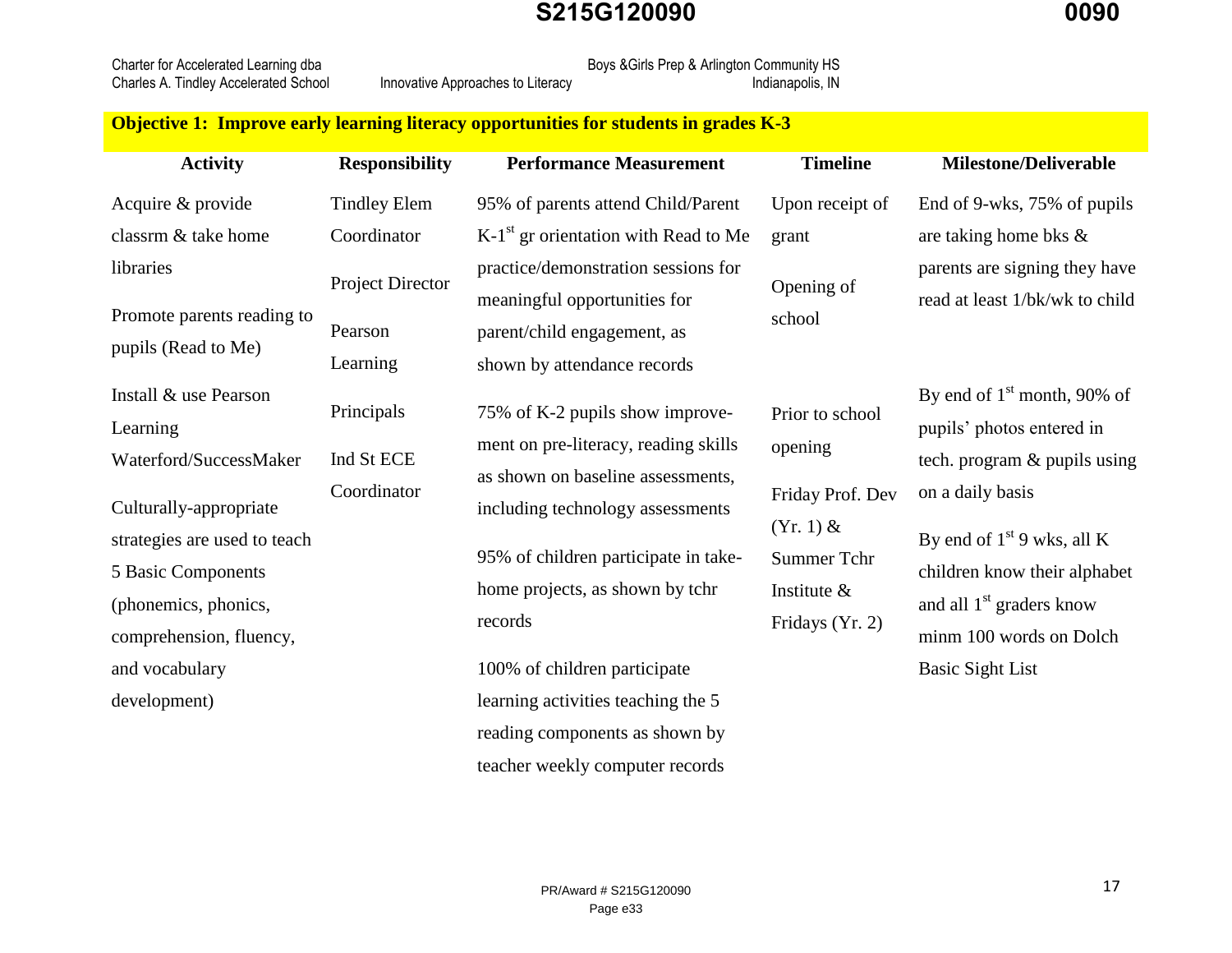| Charter for Accelerated Learning dba  |                                   | Boys & Girls Prep & Arlington Community HS |                  |
|---------------------------------------|-----------------------------------|--------------------------------------------|------------------|
| Charles A. Tindley Accelerated School | Innovative Approaches to Literacy |                                            | Indianapolis, IN |

#### **Objective 2: Increase staff's ability to make data-driven decisions about appropriate and innovative Reading/literacy strategies, activities, and programs to improve student outcomes**

| Provide Professional                                                                                            | <b>Grant Project</b>                                                  | 95% of the staff will attend the Prof.                                                                                                                                                                                 | As soon as                                                                           | 95% of teachers in Tindley                                                                                                                                                                                  |
|-----------------------------------------------------------------------------------------------------------------|-----------------------------------------------------------------------|------------------------------------------------------------------------------------------------------------------------------------------------------------------------------------------------------------------------|--------------------------------------------------------------------------------------|-------------------------------------------------------------------------------------------------------------------------------------------------------------------------------------------------------------|
| Development on literacy                                                                                         | Coordinator                                                           | Dev. Sessions on data-driven                                                                                                                                                                                           | grant is funded                                                                      | Schools will be reporting                                                                                                                                                                                   |
| strategies during the 3 Wk<br>Summer Institute &<br>Fridays                                                     | Drs. Doug<br>Lemov, Chris<br>Biffle, Deborah<br>Ball & Carol<br>Lyons | decision making, as shown on<br>attendance records<br>90% of the staff will illustrate<br>increased knowledge & ability on<br>literacy strategies to use in their<br>classes as shown on pre/post Institute<br>surveys | in $Yr.1$<br>Summer-Yr. 2                                                            | weekly assessments on-line<br>by end of $1st$ 9-weeks<br>50% of Arlington teachers<br>will be reporting weekly<br>assessments on-line by end<br>of $1st$ 9-weeks                                            |
| Provide Professional<br>Development on data-<br>driven decision making as<br>related to academic<br>achievement | Dr. Dina<br>Stephens<br>Pearson<br>Learning                           | Student academic achievement will<br>increase by 10% in Yr 1; 15% in Yrs<br>2, as demonstrated on State<br>Assessments, technology assessments<br>and ECA (Baseline-beginning of<br>school year $2012-13$ )            | Yr 1-Oct-Nov<br>Fridays;<br>Yr 2 - Summer<br>Institute with<br>Fridays follow-<br>up | By end of $1st$ 9 wks, 50% of<br>all teachers are using data<br>weekly to make classroom<br>decisions concerning<br>reading/English lessons and<br>cross-content academics, as<br>shown by computer records |

w/Project Coordinator

responsible for maintaining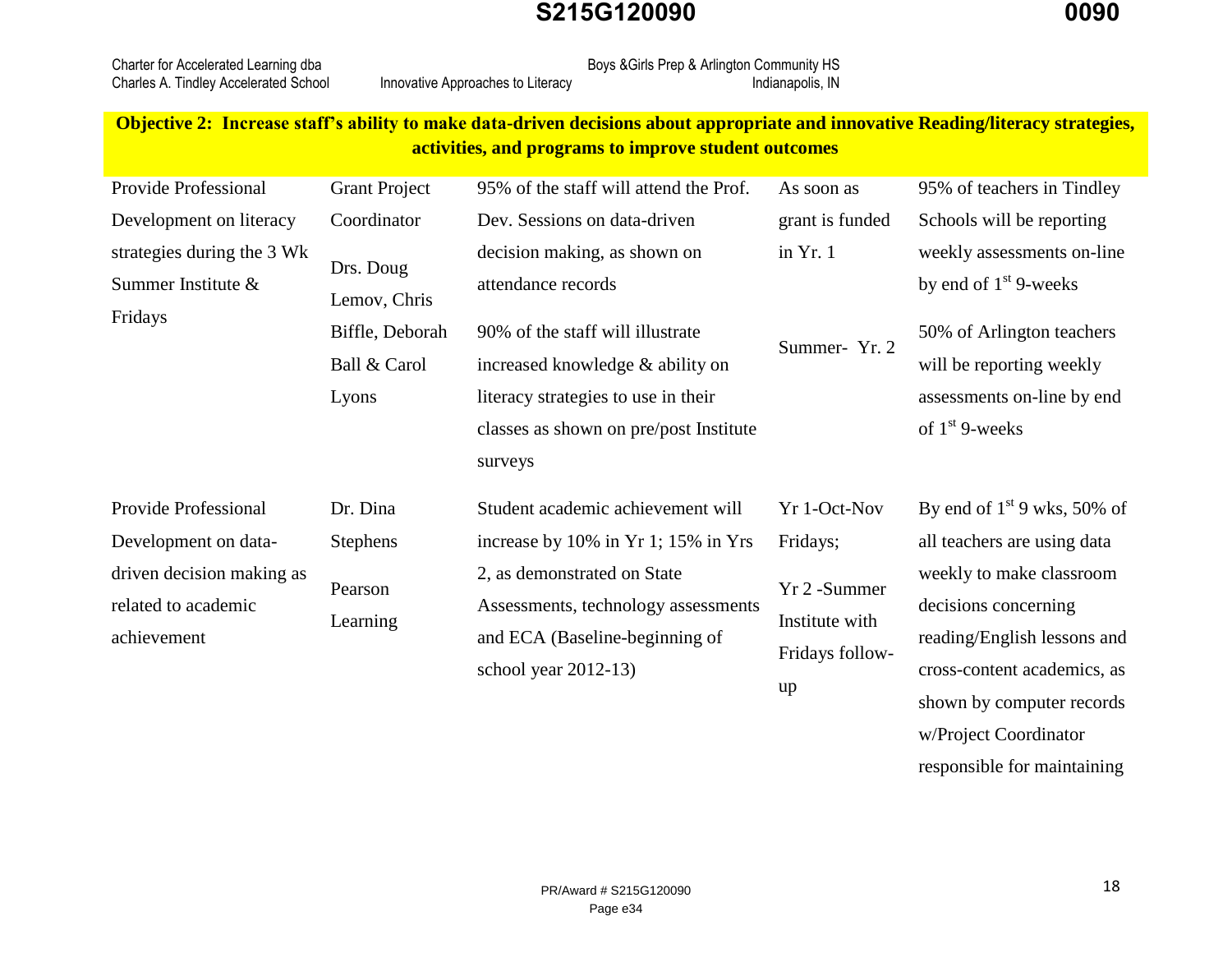| Charter for Accelerated Learning dba  |                                   | Boys & Girls Prep & Arlington Community HS |
|---------------------------------------|-----------------------------------|--------------------------------------------|
| Charles A. Tindley Accelerated School | Innovative Approaches to Literacy | Indianapolis, IN                           |

#### **(3) Increase usage of various modes of technology by staff and students to access written materials and improve academic achievement**

| Provide technology and     | <b>Tindley IT</b> | Staff will demonstrate a minm of 3   | School Year | By end of $1st 9$ wks, one |
|----------------------------|-------------------|--------------------------------------|-------------|----------------------------|
| training on new            |                   | lessons for observation or Peer Tape |             | lesson will be recorded or |
| technology for teachers to | Pearson           | Review (utilizing Michalak $\&$      |             | observed by other peers    |
| use to enhance lessons and | Learning          | Gomula Process) & review, utilizing  |             |                            |
| to demonstrate to their    | RiverDeep Desti   | technology in innovative & creative  |             |                            |
| students                   | nation Reading    | methods, as demonstrated on video    |             |                            |

**(4) Increase teachers' cultural competency, thus improving lesson relevance and teaching/learning strategies for students;**

| Provide Professional       | Dr. Geneva Gay  | 85% of school staff will show an     | Yr. 1-Oct/Nov    | By end of Nov, there will be |
|----------------------------|-----------------|--------------------------------------|------------------|------------------------------|
| Development on cultural    | Dr. Dina        | increase in knowledge about          | Friday workshops | 4 Friday workshops related   |
| competency, Culturally-    | <b>Stephens</b> | creating lessons that are culturally |                  | to cultural competency       |
| <b>Relevant Responsive</b> | (Tindley)       | competent, based on pre/post         | Yr. 2-Summer     |                              |
| teaching, and non-verbal   | Diana Daniels   | Professional Development workshop    | Institute        |                              |
| cultural bearers           | R & W Educ      | surveys                              |                  |                              |
|                            | Consulting      |                                      |                  |                              |

**(5) Utilize a variety of reading genres and materials to increase students' ability and interest to read**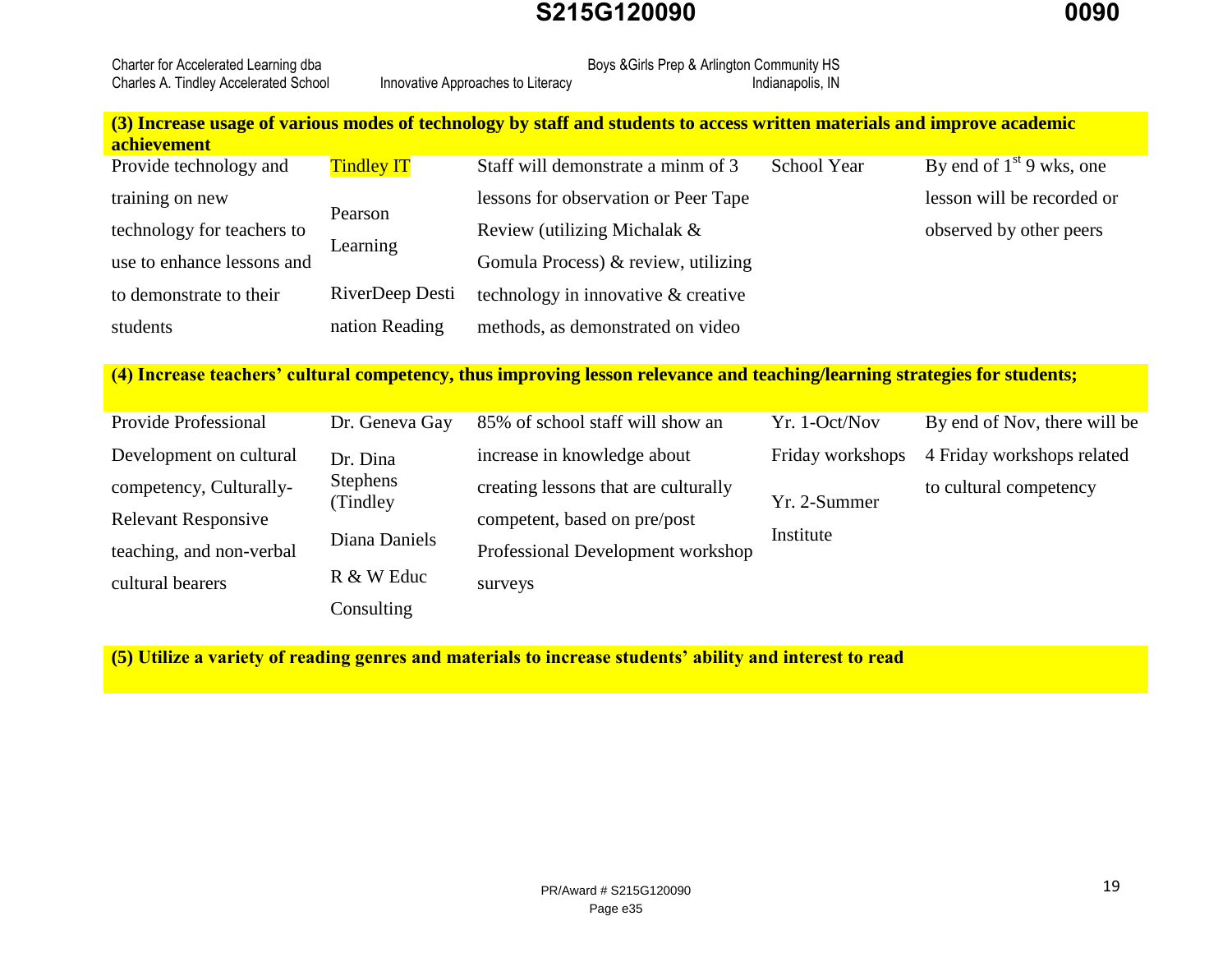| Charter for Accelerated Learning dba<br>Charles A. Tindley Accelerated School |                                          | Boys & Girls Prep & Arlington Community HS<br>Innovative Approaches to Literacy | Indianapolis, IN |                               |
|-------------------------------------------------------------------------------|------------------------------------------|---------------------------------------------------------------------------------|------------------|-------------------------------|
| Provide Professional                                                          | <b>Marion County</b>                     | 85% of students will demonstrate                                                | School year      | By end of $1st$ semester, 85% |
| Development on using                                                          | Public Library,                          | increased interest in reading (for                                              |                  | of students will submit a     |
| take-home & classrm                                                           | Librarian, Dr.                           | pleasure $\&$ /or for knowledge) by                                             |                  | required project that         |
| libraries, reference                                                          | Cairo                                    | taking home books, doing extra                                                  |                  | involves reading from a       |
| materials on line,                                                            | Arlington CS<br>Media Center<br>Director | biographical reports or research                                                |                  | unique genre                  |
| culturally-appropriate                                                        |                                          | papers, reading and composing                                                   |                  |                               |
| biographies, science $\&$                                                     |                                          | newspaper stories, etc., as shown by                                            |                  |                               |
| math books, periodicals,                                                      |                                          | individual student's portfolios,                                                |                  |                               |
| newspapers, books on                                                          |                                          | maintained by classroom teachers                                                |                  |                               |
| tape/CD, Kindels, etc. to                                                     |                                          |                                                                                 |                  |                               |
| motivate students to read                                                     |                                          |                                                                                 |                  |                               |
| for pleasure as well as                                                       |                                          |                                                                                 |                  |                               |
| for knowledge                                                                 |                                          |                                                                                 |                  |                               |
|                                                                               |                                          |                                                                                 |                  |                               |

## **(6) Ensure all students read on grade level by end of grade 3, and maintain grade level reading by grade 8 and as seniors**

| Professional           | Dr. Dina Stephens                                  | 100% of students will score as high      | Spring, Yr. $1 & 2$ | By end of $1st$ semester, 85% |
|------------------------|----------------------------------------------------|------------------------------------------|---------------------|-------------------------------|
| Development addressing | Annette de la<br>Llana, Tindley<br>Elem Supervisor | or higher than State average on          |                     | of children are meeting       |
| students taking State  |                                                    | Acquity, I-READ 2 and 3, I-STEP+         |                     | previous year's State mean    |
| assessments & on       |                                                    | $8th$ grade Language Arts/Reading &      |                     | English/Language              |
| increasing             |                                                    | ECA for $10^{th}$ grade English & Senior |                     | Arts/Reading average          |
| English/LA/Reading     |                                                    | English                                  |                     |                               |
| abilities              |                                                    |                                          |                     |                               |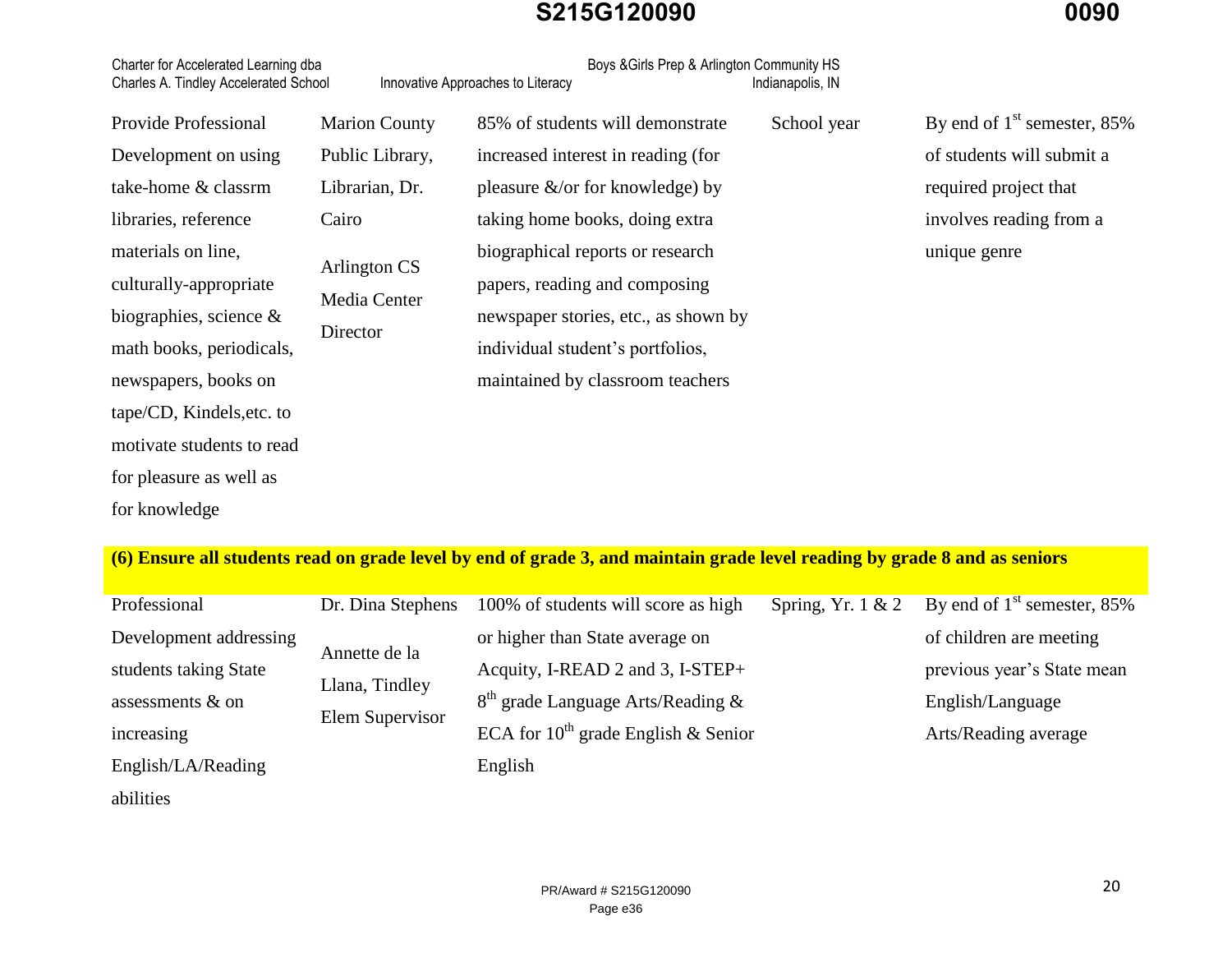Charter for Accelerated Learning dba Boys &Girls Prep & Arlington Community HS Charles A. Tindley Accelerated School Innovative Approaches to Literacy **Interact Accelerates Indianapolis**, IN

Additional Non-Teaching Timeline:

| <b>Date</b>       | <b>Activity---Milestones</b>                                       | <b>Responsible Party</b>      |
|-------------------|--------------------------------------------------------------------|-------------------------------|
| <b>Upon Grant</b> | Post Project Grant Director position; interview and hire           | Principals, Jimmie Meadows,   |
| Award             | Merge Proposal Devel Team into Community Advisory                  | Naikia Douglas, Dr. Turner,   |
|                   | Council                                                            | Dr. Dina Stephens             |
|                   | Order technology & materials; set up related training dates        | CAC                           |
|                   | Hire External Evaluator; Set up outside presenters for Friday      | <b>Business Manager</b>       |
|                   | workshops                                                          | <b>Grant Project Director</b> |
| Sept. 2012        | Give Pre-surveys for staff, parents, students (as appropriate)     | <b>CUME</b> Evaluation Team   |
|                   | and/or gather all baseline data                                    | IT specialist/installation    |
|                   | Backward mapping for Evaluation;                                   | <b>Grant Director</b>         |
|                   | Install Technology; provide staff training                         |                               |
|                   |                                                                    |                               |
| Sept              | 1 <sup>st</sup> Advisory Council Meeting-determine all Performance | Principal, Grant Director     |
|                   | Measurements; quarterly meetings for reports & refinement,         | CAC                           |
|                   | changes; no later than 9/30; 12/15; 3/30; 6/30; and 8/31           | <b>CUME</b>                   |
|                   | Develop Check List on utilizations; collect I-STEP mean            |                               |
|                   | averages                                                           |                               |
| Sept-June         | Daily utilization of IC and all technology -pre-tests in Sept;     | LMS & Assistant               |
|                   | post tests in June                                                 | ELL tchr                      |
|                   | Conduct weekly training for 10 months for all staff on: (1)        | Reading Specialist; IT        |
|                   | differentiated instruction; (2) RiverDeep Destination              | Specialist & Principals       |
|                   | Reading training; (3) data driven decisions; (4) Reading           |                               |
|                   | Companions (take home); (5) Traducelo; (6) Nat'l AALS              |                               |
|                   | Conference; (7) Plaza Comunitario; (8) Biographies &               |                               |
|                   | Autobiographies; (9) SuccessMaker, etc.(10) Wall St.               |                               |
|                   | Journal, NY Times, London Times, US News & World, etc              |                               |
| Jan, July, 2013   | Formative report                                                   | Grant Director,               |
| Aug., 2014        | <b>Summative Evaluation</b>                                        | CAC, Tindley Board            |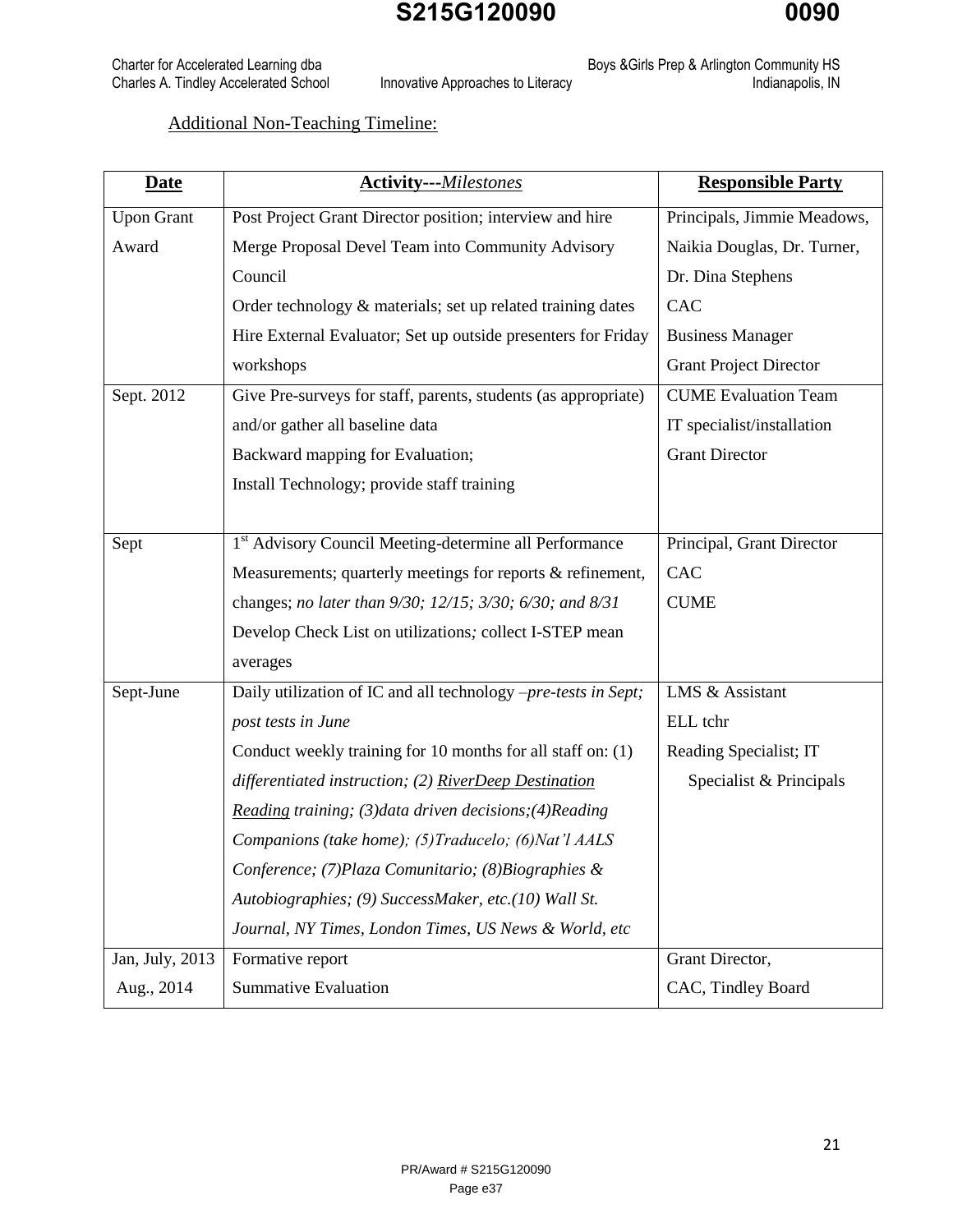Charter for Accelerated Learning dba **Boys &Girls Prep & Arlington Community HS** Boys &Girls Prep & Arlington Community HS Charles A. Tindley Accelerated School Innovative Approaches to Literacy **Indianapolis**, IN

| Nov-June     | Develop Family Nights; have quarterly; sign up parents w/    | <b>Grant Project Director</b>     |
|--------------|--------------------------------------------------------------|-----------------------------------|
|              | library cards; form Parent Book Clubs; have Read to          | ELL tchr                          |
|              | Me demonstrations w/rocking chair $\&$ grandma               | <b>Invite Mexican Consul</b>      |
|              | Promote Hispanic family literacy; meetings on Plaza          |                                   |
|              | Comunitarios, Traducelo, & Reading Companion                 |                                   |
| Apr-June     | Plan Summer Institute; invite guest professional consultants | LMS, Assistant & principal        |
|              | Collect post surveys; focus group meetings, etc.Analyze data | LMS & Dr. Dare                    |
| Summer June- | <b>Summer Institute</b>                                      | Dr. Dina Stephens                 |
| Aug-Sept     | Prepare Summative Evaluation Report -- US DOE &              | <b>Chancellor Marcus Robinson</b> |
|              | Tindley Board of Directors (in addition to CAC)              | L/MS, CAC & CUME                  |

*(i) Project Director and Investigator Time Commitments Appropriate to Meet Objectives* 

The Project Director will be hired upon receipt of the grant and will be a full time position. A person with previous grant administration experience will be sought, preferably a candidate also with public school experience. A candidate with a background in reading methodologies would be ideal, although not mandatory, as would a bi-lingual candidate. Good writing and speaking skills and a college degree will be required. The Project Director will oversee the entire project implemented at 5 schools by Year 2. One school is just being built and opened this year (Prep), and one large grade 7-12 community high school (Arlington) is being taken over this year; additionally, both schools (Renaissance and Collegiate) will just be opened next year, the importance of the acquisition of literacy materials, books, classroom libraries, take-home libraries, periodicals, technology, etc. will be a major responsibility, but with the assistance of a part time financial clerk, assisting the Project Director, they will have an appropriate time commitment to ensure the Over-arching Goal and Objectives are met. The Investigator (External Evaluator), the Center for Urban Measurement and Evaluation at Indiana University Purdue University Indianapolis, will be a hired as a contractor and has worked on the development of this project, ensuring that he and his team will have sufficient time and means to assist in the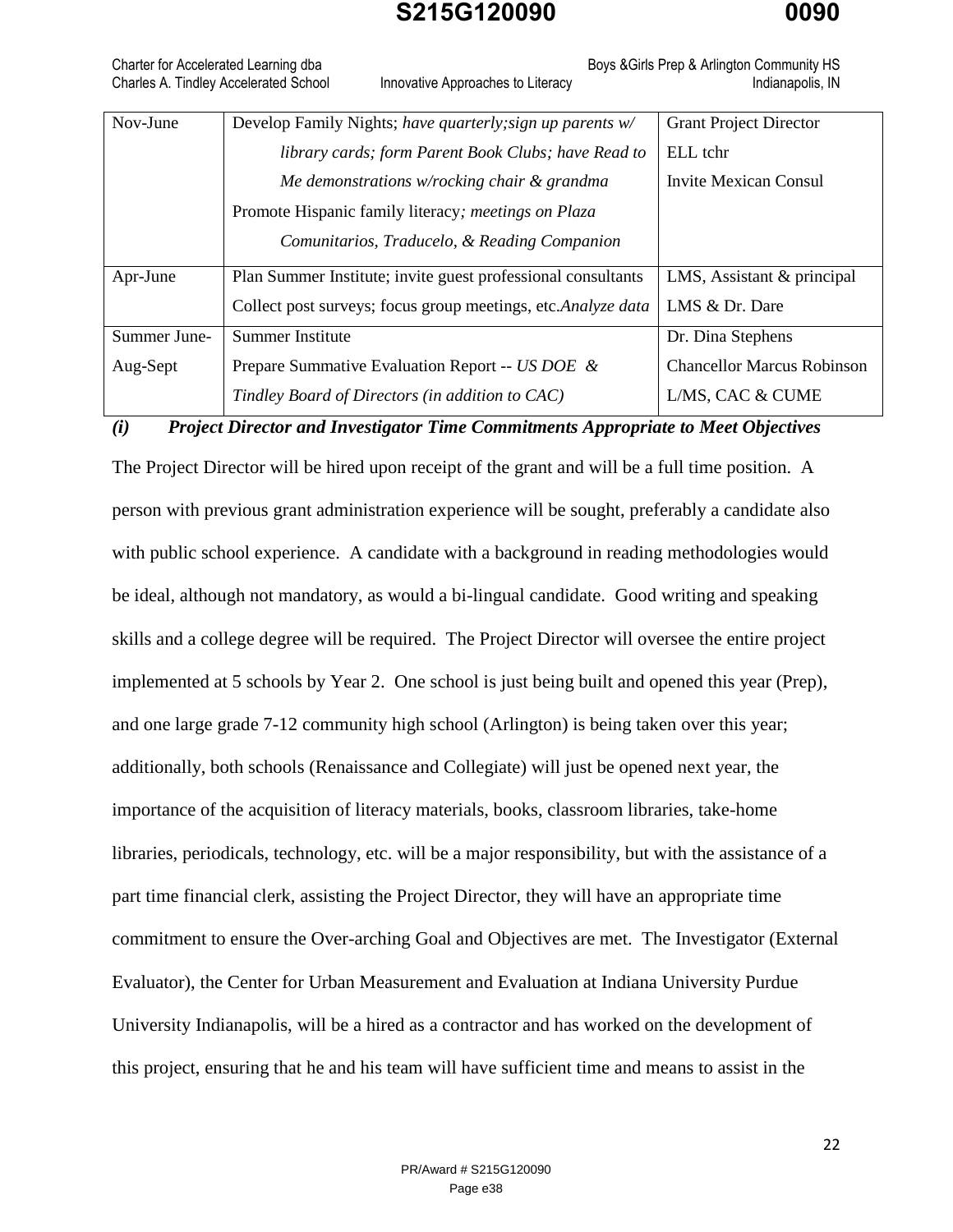Charter for Accelerated Learning dba **Boys &Girls Prep & Arlington Community HS** Boys &Girls Prep & Arlington Community HS

Charles A. Tindley Accelerated School Innovative Approaches to Literacy Innovative Approaches to Literacy Indianapolis, IN

accomplishment of the Goal and Objectives. The Investigator/Evaluator has an extensive background in research and evaluation and is well-prepared to accomplish this. (See Evaluation.)

#### (ii) *Mechanisms for Ensuring High-Quality Products and Services:*

The organization of the Tindley network has been established to ensure only high-quality end products (including demonstrated skills of staff and students) as well as services. Evaluation instruments to be used by the External Evaluator, CUME, and its 2x/year analysis and Formative reporting system as well as the Extended Term Mixed Method Design (ETMM) (Chatterji, 2004) ensure that only high-quality work is produced. Further, the technology employed in the schools, and the professional development for staff on using this technology, for on-going student assessment ensures results are accurate and valid. This will be a quasi-experimental study that will be reliable and replicable.

#### **F.QUALITY OF PROJECT EVALUATION: (i***) Evaluation Methods Include Use of Objective Performance Measures Related to Outcomes and Produces Quantitative and Qualitative Data:* An External Evaluation will be conducted by the Center for Urban

Measurement and Evaluation (CUME) at Indiana University Purdue University Indianapolis, using a quasi-experimental design, following the ETMM Design (Chatterji, 2004). Led by Dr. John Houser, Director of CUME and professor of psychology and research, who has extensive experience in scientifically based research, urban evaluation and inner city school populations. Dr. Houser has conducted numerous external research evaluations and has published and presented nationally and internationally. Both qualitative and quantitative methods will be used to capture and analyze the degree to which the goals and objectives of this proposed project are met. The ultimate goal will be to develop evaluation activities that are sustainable beyond the life of the grant, and also which go further than asking whether the program worked, to explore when and why it works, for whom, and under what conditions (Hohmann, 1999). Qualitative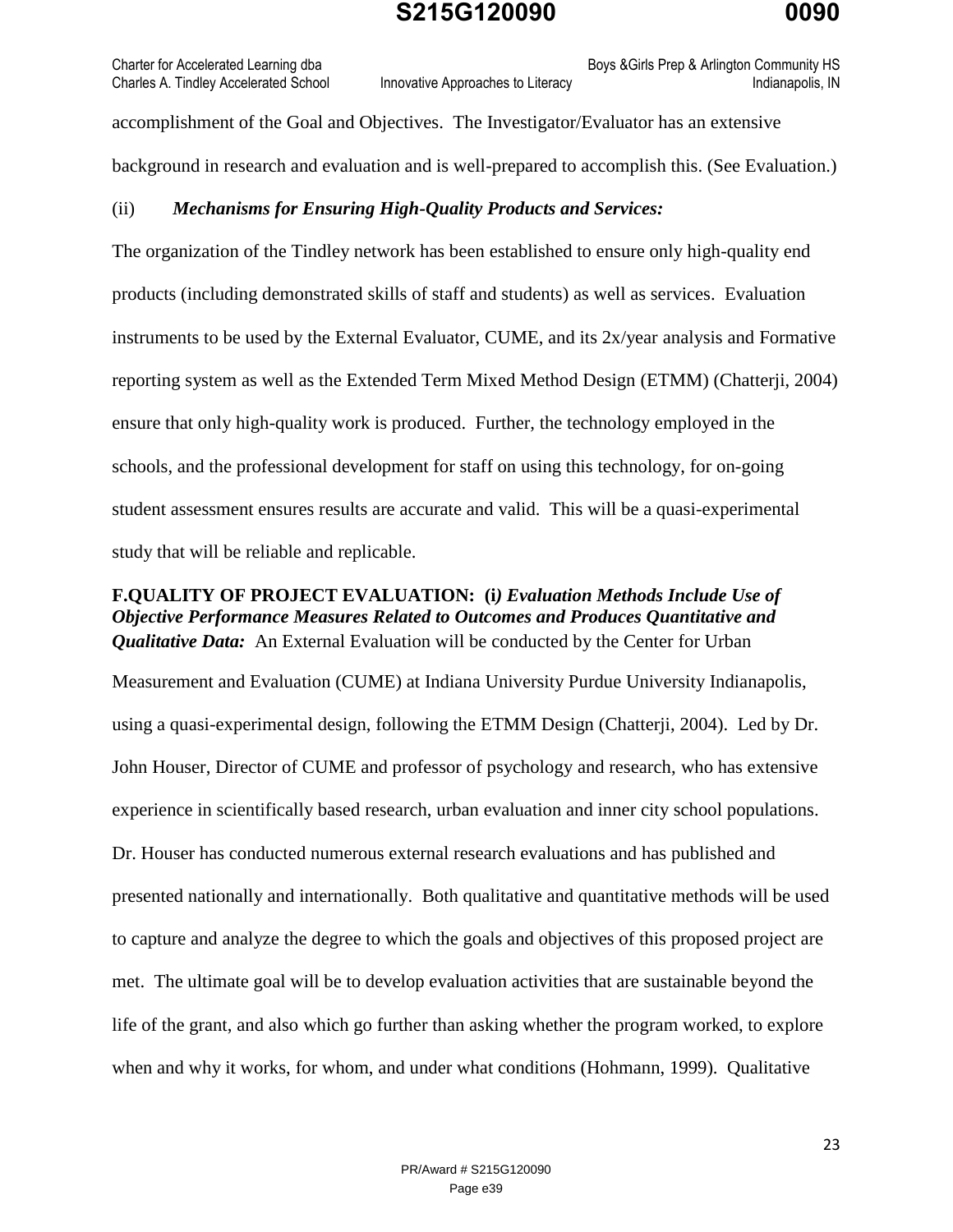Charter for Accelerated Learning dba **Boys &Girls Prep & Arlington Community HS** Boys &Girls Prep & Arlington Community HS

Charles A. Tindley Accelerated School Innovative Approaches to Literacy **Indianapolis**, IN

data will be collected from parents, teachers, and students, including assessment and satisfaction inventories as part of the evaluation as well as pre and post surveys and/or focus groups to measure staff and family knowledge on availability and adequacy of literacy services, as will pre/post surveys for teachers and administrators on cross content collaboration, intervention strategies, and utilizing technology to enhance literacy programs. Also taken into account will be quantitative data that will include End of Course Assessments, chapter and on-line tests and assessments, State assessments, and graduation rates. This data, as part of the Performance Measurements, will be evaluated to determine measurable outcomes. Focused interviews will be conducted with parents, faculty, and business/community partners from Arlington and the Tindley schools, and other partners. Focus groups will also be conducted, comprised of families who have participated in the program. Both interviews and focus groups will include questions designed to describe the intended target population, outcomes, and activities of the program. The resulting data from documents and transcribed interviews will be analyzed in order to develop relevant process and outcome measures.

#### *(ii) Evaluation Provides Performance Feedback and Periodic Progress Assessment*:

The ETMM approach to process-product evaluation necessitates stakeholder involvement in order to generate outcomes that focus directly on program refinement and improvement. This in turn creates stakeholder buy-in to the evaluation and allows the evaluators to frontload an effective formative assessment process that anticipates and overcomes unforeseen challenges. The goal of these early efforts in the program is to improve the likelihood of meeting long-term project goals, building into evaluation as part of a cycle of continuous improvement, and ultimately ensuing program sustainability after external funding has ended. To meet these expectations, project partners will work towards meeting specific *process measures* by addressing broad evaluation questions regarding the school-based literacy program, such as